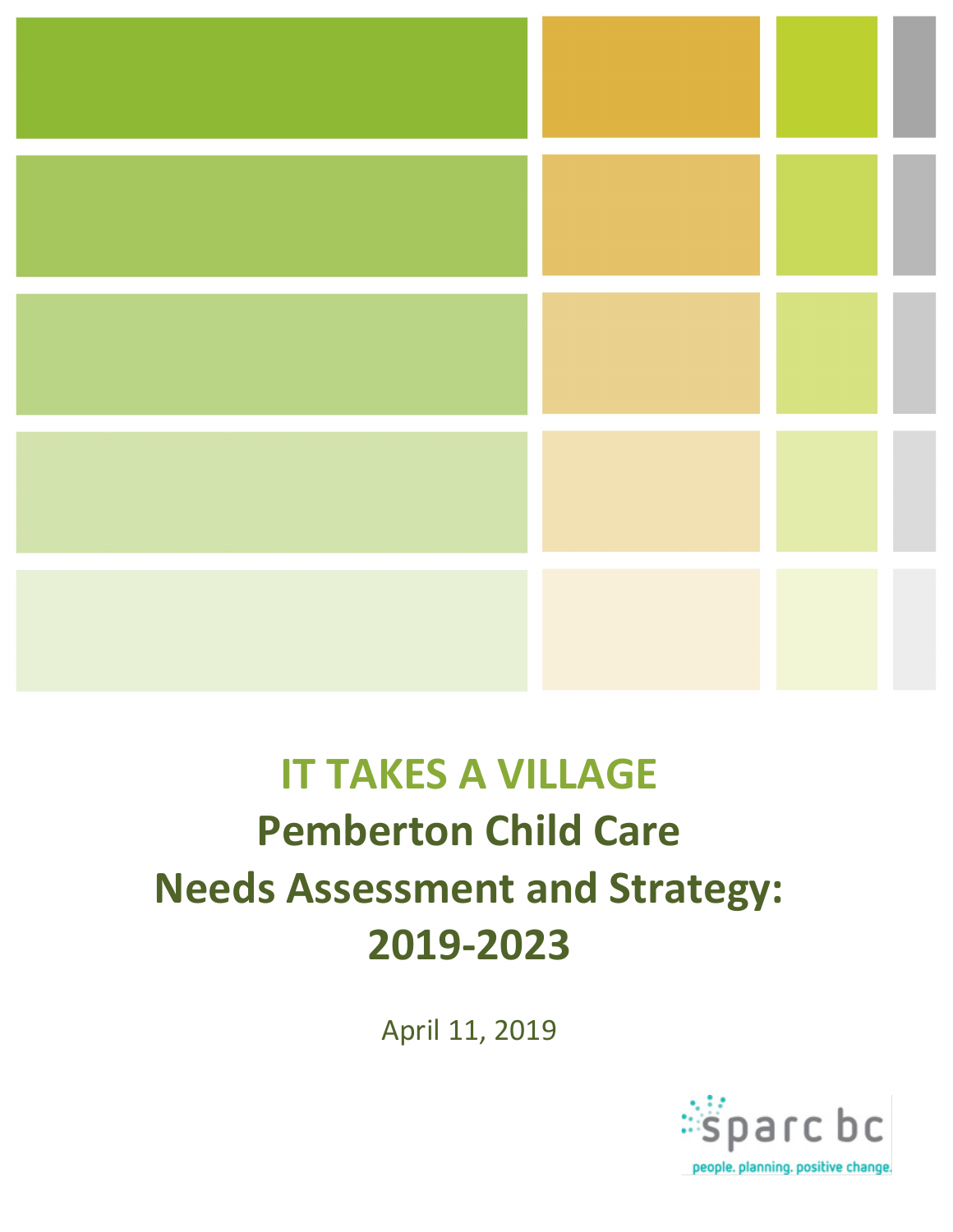# **Table of Contents**

| 2.1<br>2.2 |  |
|------------|--|
|            |  |
|            |  |
| 5.0        |  |
|            |  |
|            |  |
|            |  |
|            |  |
|            |  |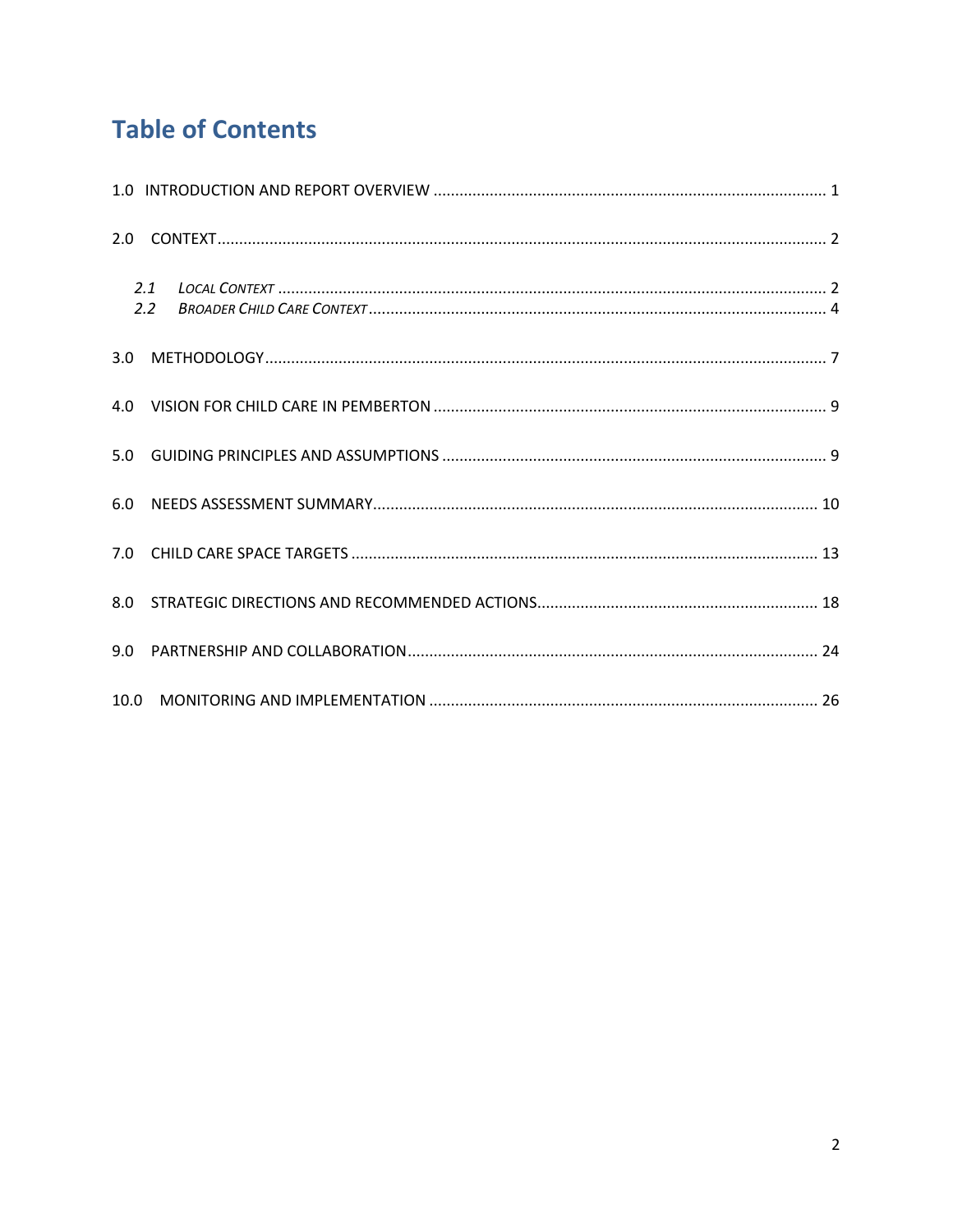# **1.0 Introduction and Report Overview**

Child care is a vital part of a community's social infrastructure. In addition to helping the families and children using the care, it benefits the broader population, contributes to the economy, and enhances the overall health and well-being of the community.

Recognizing the importance of child care, and the serious challenges being faced with respect to child care delivery in Pemberton, the Sea to Sky Putting Children First Initiative, with funding support from the Pemberton Valley Utilities and Services (PVUS) Committee<sup>1</sup> commissioned the Social Planning and Research Council of BC (SPARC BC) to prepare a Child Care Needs Assessment and Strategy for Pemberton. A similar Initiative was undertaken for the District of Squamish earlier in 2018.

The overarching theme of the Pemberton Child Care Needs Assessment and Strategy, as captured in the document's title, borrows from the African proverb: it takes a village to raise a child. The reality is that making improvements to the child care system in Pemberton is a shared responsibility, with shared benefits, requiring the contributions of several parties to succeed.

The purpose of the Needs Assessment and Strategy is threefold:

- 1) Provide guidance to the Village of Pemberton (VOP), Squamish-Lillooet Regional District (SLRD)<sup>2</sup>, Sea to Sky Community Services Society, and other interested parties (e.g., child care providers, community agencies) in addressing child care needs in Pemberton to 2023;
- 2) Identify a vision, strategic priorities, and space targets for child care in Pemberton
- 3) Propose a framework for implementation of the recommendations contained herein.

The Needs Assessment and Strategy is organized into ten (10) sections, as follows:

- $\triangleleft$  Section 1.0 Introduction and Report Overview
- ◆ Section 2.0 Context
- $\triangleleft$  Section 3.0 Methodology
- $\triangle$  Section 4 0 Vision for Child Care in Pemberton
- $\triangleleft$  Section 5.0 Guiding Principles and Assumptions

<sup>&</sup>lt;sup>1</sup> The PVUS Committee consists of elected officials and senior staff representatives from the Village of Pemberton and Squamish-Lillooet Regional District. Its primary focus is on the planning and delivery of various shared services in the Village and Area C of the Squamish-Lillooet Regional District (e.g., Landfill, Recreation). The Committee also allocates annual grant funding to support community recreation, social, and cultural activities in the service area (including funding support for this Needs Assessment and Strategy).

<sup>&</sup>lt;sup>2</sup> It is recognized that the SLRD, with its broad regional focus, would have a relatively limited role and stake in Pemberton-specific child care issues. Nonetheless, the Regional District is considered a stakeholder because 1) through the PVUS Committee, the SLRD provided funding support for this Needs Assessment and Strategy, 2) at the time of initiating the research, the SLRD was responsible for the management of recreation service delivery for Pemberton and will be transferring to the Village of Pemberton effective June 1, 2019, and 3) it is important for the Regional District to be apprised of, and offer appropriate support in responding to, issues being faced within its boundaries (i.e., child care concerns in Pemberton).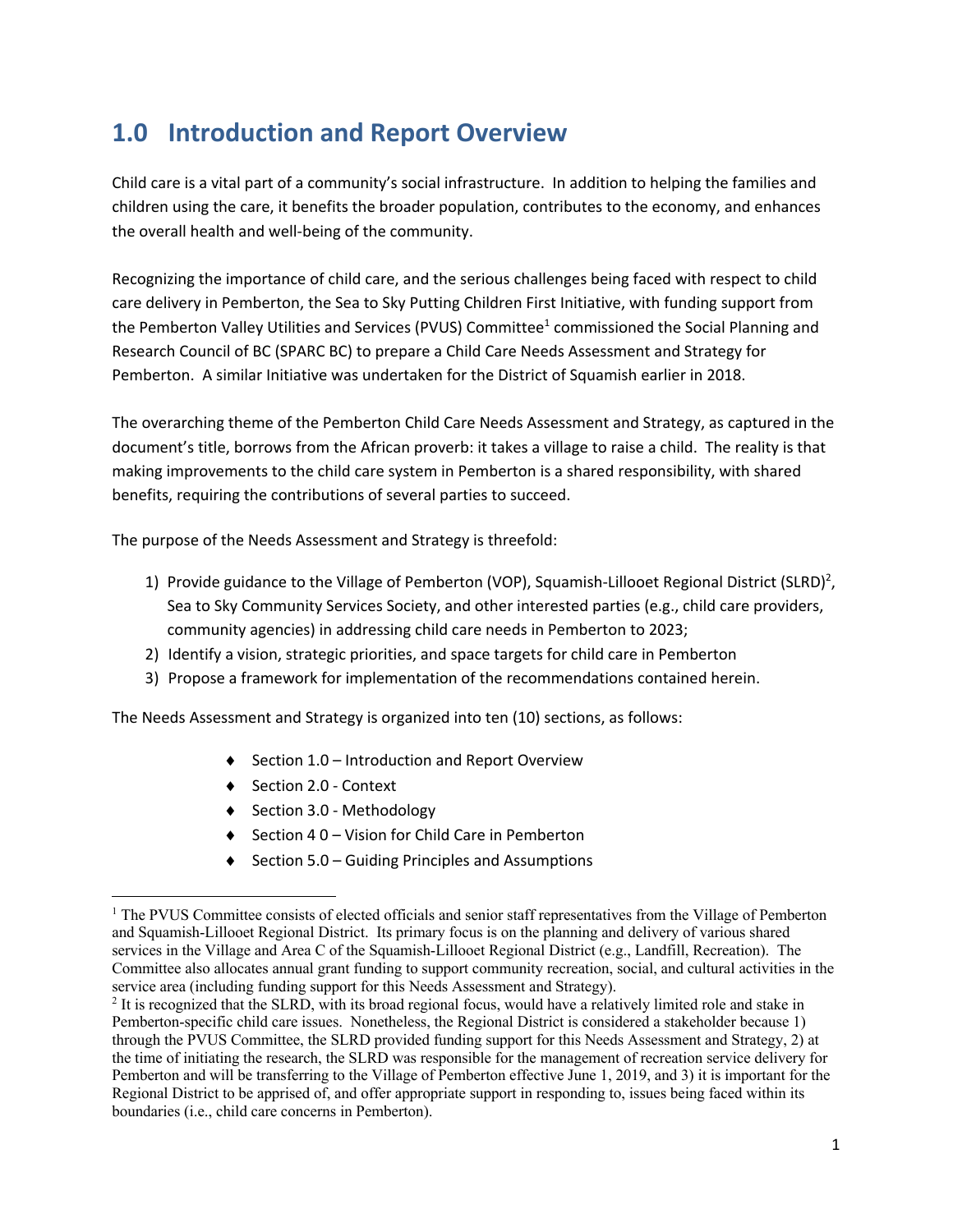- $\triangleleft$  Section 6.0 Needs Assessment Summary
- $\triangle$  Section 7.0 Child Care Space Targets
- $\triangle$  Section 8.0 Strategic Directions and Recommended Actions
- $\triangleleft$  Section 9.0 Partnership and Collaboration
- $\triangleleft$  Section 10.0 Monitoring and Implementation.

Additional supportive information is contained in the background technical reports for this document.

At the outset, it should be noted that the recommendations contained herein are just that: recommendations. They were based on extensive research and targeted engagement with the community. The document is meant to inform and provide a starting off point for government and community stakeholders to tackle the pressing childcare needs in Pemberton. In order for positive action to occur, key stakeholders in the community need to endorse the recommendations, refine them as necessary over time, and commit to playing an appropriate role in putting them into effect.

# **2.0 Context**

One of the initial steps in undertaking a Child Care Needs Assessment and Strategy is to gain an understanding of context – both for the local jurisdiction and for the broader child care delivery system. An overview of the local and broader child care context is provided below.

### *2.1 Local Context*

With respect to child care planning, some noteworthy socio-economic characteristics of Pemberton are as follows:

- *Relatively small and geographically isolated community* 2,574 people lived in the Village of Pemberton in 2016.
- *Relatively high rate of growth* the overall Village population increased by 5.8% between 2011 and 2016.
- *Young population* 545 children aged 0 12 years lived in Pemberton in 2016 (21.1% of the total population), with 245 of these children being infants/toddlers and pre-school aged (i.e.,  $0 - 4$  years) and 300 being school aged (i.e.,  $5 - 12$  years).
- *Limited diversity* The overwhelming majority of people in Pemberton are Canadian-born and have English as a mother tongue. It should be noted, however, that 6.6 % of Pemberton population in 2016 were Indiginous, and a large First Nations Reserve exists nearby (1,285 people living in the Lil'wat Nation).
- *High level of home ownership*  76.7% of Pemberton households owned their homes, while 22.8% were renters.
- *High percentage of household income devoted to housing costs* 31.1% of homeowner households and 48.9% of renter households spent more than 30% of their household income on shelter costs – higher rates than both the SLRD and province. It is likely that the percentage of household income devoted to housing costs has risen even higher since the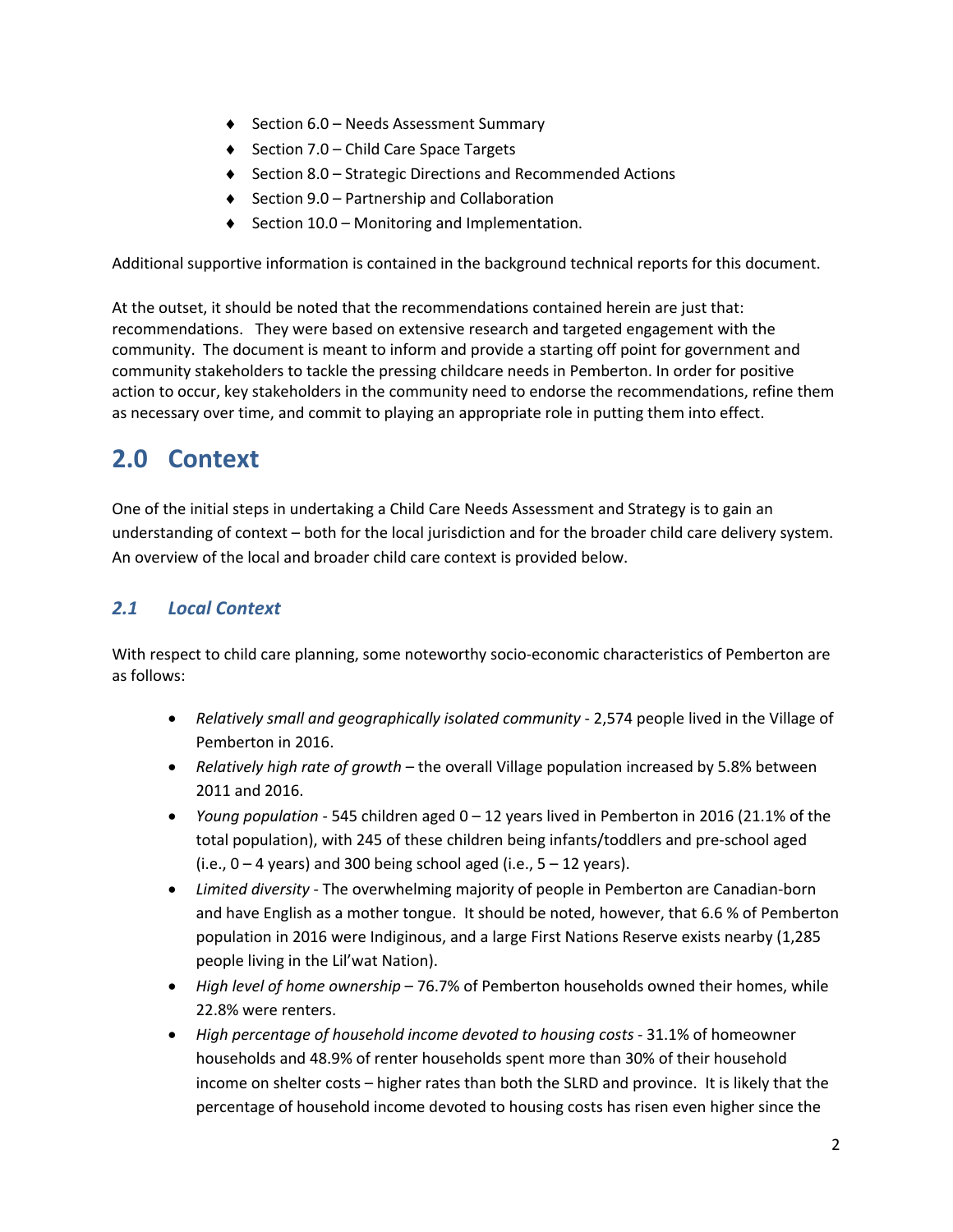Census, as housing prices have increased quickly: the average assessed value for a singlefamily home in Pemberton was \$828,500 as of July 1, 2018 (up 14% since July 1, 2017).

- *Relatively low (and falling) proportions of children (0-14 years old) in lone parent families*  9.4% of children (0-14 years old) lived in lone parent families in 2016, down from 15.3% in 2011. The proportion of children in lone parent families in Pemberton is much lower than the proportions in the SLRD and BC.
- *Relatively low but still concerning rate of child poverty (based on Statistics Canada Low-Income Measure After Tax data*) - 12.9% of children (0-17 years old) lived in poverty in Pemberton, similar to the SLRD but much lower than in BC. Further, the median total income of couple families with children in Pemberton (\$103,936) was lower than comparable figures for the SLRD and BC.
- *Very high labour force participation rate among core working age (25-64 year old) population* - 91.6% of Pemberton's core working age population was participating in the labour force in 2016, higher than the rates for both the SLRD and BC.

The foregoing statistics are highlights only. More detailed information on the local population is included in the *Pemberton Statistical Analysis*, a background technical document for this review.

| Licensed Child Care Services in Pemberton - November 2018 |                   |                   |                    |                |  |  |
|-----------------------------------------------------------|-------------------|-------------------|--------------------|----------------|--|--|
| Program Name                                              | Operator          | Program Type      | <b>Ages Served</b> | Licensed       |  |  |
|                                                           |                   |                   |                    | Capacity       |  |  |
| Crickets                                                  | Pemberton         | Group Child Care  | $11 - 24$ months   | 12             |  |  |
|                                                           | Children's Centre |                   |                    |                |  |  |
| <b>Beetlebugs</b>                                         | Pemberton         | Group Child Care  | $2 - 3$ years      | 12             |  |  |
|                                                           | Children's Centre |                   |                    |                |  |  |
| <b>Dragonflies</b>                                        | Pemberton         | Group Child Care  | 30 months to       | 25             |  |  |
|                                                           | Children's Centre |                   | school age         |                |  |  |
| Super Spuds <sup>3</sup>                                  | Private           | Family Child Care | Birth to school    | $\overline{7}$ |  |  |
|                                                           |                   |                   | age                |                |  |  |
| Le Petit Bonheur                                          | Private           | Family Child Care | Birth to school    | 5              |  |  |
|                                                           |                   |                   | age                |                |  |  |
| Pemberton After                                           | Sea to Sky        | Out of School     | $5 - 12$ years     | 12             |  |  |
| School Club                                               | Community         |                   |                    |                |  |  |
|                                                           | <b>Services</b>   |                   |                    |                |  |  |
| Total                                                     |                   |                   |                    | 73             |  |  |

With respect to child care supply, the following services are available in Pemberton:

<sup>&</sup>lt;sup>3</sup> Super Spuds is situated immediately outside the VOP boundaries, but because of its close proximity to the Village, it is being included in the Pemberton inventory. Two additional group child care programs are operated by the Lil'wat Nation at the Ullus Childcare Centre: Tsuqum (Chickadee; 12 spaces for children aged under 3) and Tsvkatsvka (Blue Jay; 15 spaces for children aged  $3 - 5$  years). Pemberton families are able to enroll their children in the Ullus centres. Those centres are not included in the Pemberton inventory, however, because they are located roughly 8.5 kilometers from the Village boundaries.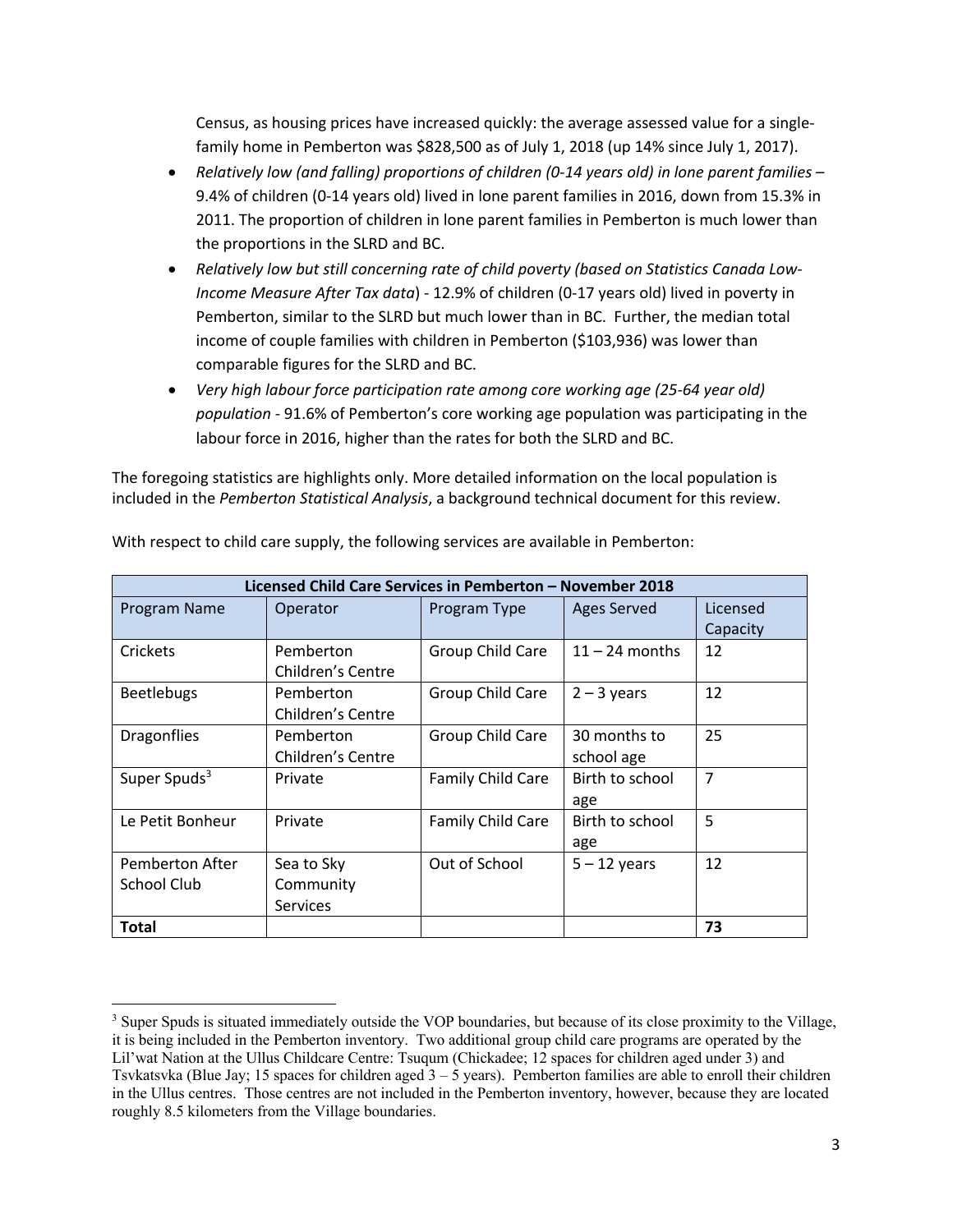All of Pemberton's licensed child care programs are fully subscribed (i.e., no vacancies exist) and all have extensive wait lists. No registered license-not-required child care operations (i.e., for two or fewer children) exist in Pemberton.

While the focus of this review is on licensed child care, it is important to note that complementary unlicensed programs provide a valuable supplement to (not replacement of) the regulated system. The value of the complementary programs is particularly strong in Pemberton, given the acute shortage of available licensed child care options in the Village. Parents, licensed caregivers, and others consulted for this review acknowledged the key roles played by such operations as the Pemberton and District Community Centre, Stewardship Pemberton, and the Pemberton and District Public Library in supporting families and delivering programs for preschool-age and school-age children.

#### *2.2 Broader Child Care Context*

Child care is a complex field, with no one jurisdiction or entity being responsible for its planning, funding, or delivery. Rather, it can more aptly be described as a patchwork quilt, involving an array of parties playing varying roles, and requiring broad-based collaboration to respond to ever-changing needs and circumstances.

Key partners, and their respective roles, are as follow:

- Federal Government Advocates have long been calling on the Federal Government to develop a national strategy for child care. While that has not happened, the Federal Government initiated a *Multilateral Early Learning and Child Care Framework* in 2017 to guide efforts of the Federal, Provincial and Territorial governments on child care matters. The Framework articulates the commitment of the respective governments to work towards investments to increase quality, accessibility, affordability, flexibility, and inclusivity in early learning and child care, placing priority on those with greatest needs. Funding commitments were outlined in the 2017 Federal Budget and include \$540 million in 2018-2019, and \$550 million in 2020-2021. By 2026-2027, the Government of Canada's child care allocation is envisioned to reach \$870 million annually. To date, the Federal contribution to BC through the Framework has been \$153 million. These funds are being used to support initiatives set out in the Province's *Child Care BC* plan (discussed below). The funding will be targeted at increasing the number of infant and toddler child care spaces in areas of highest need, providing low-cost infant and toddler care spaces, supporting culturally appropriate care for Indigenous families, and facilitating other initiatives to help vulnerable families.
- Provincial Government The Provincial government has historically played several roles with respect to child care including:
	- $\bullet$  Developing legislation, policy, and regulations
	- ◆ Funding supportive programs and services (e.g., Child Care Resource and Referral programs, Supported Child Development program)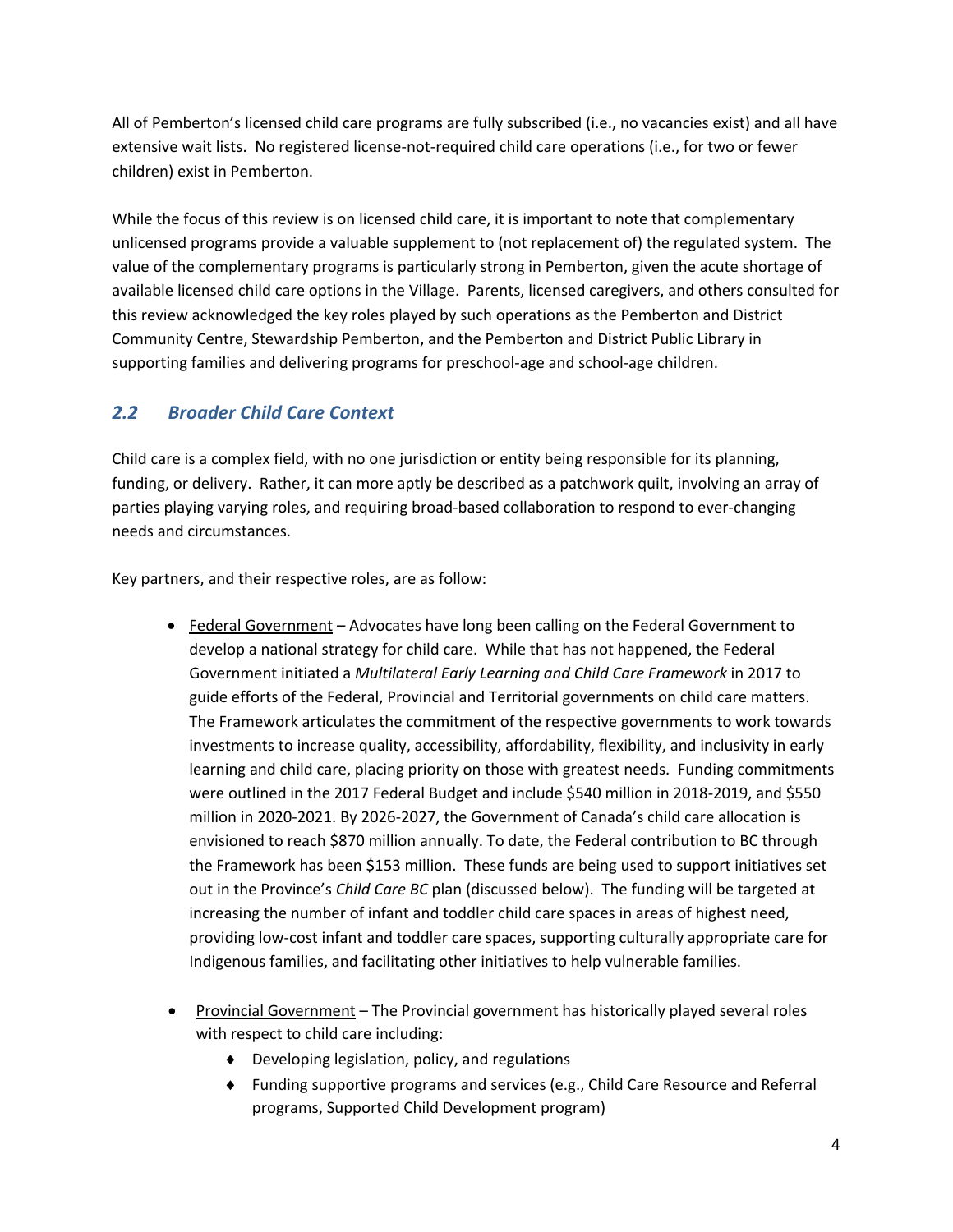- ◆ Providing Major and Minor Capital Grants to eligible child care providers
- $\bullet$  Providing fee subsidies and program supports for families with low incomes

In its 2018 Budget, under the umbrella of the *Child Care BC* initiative, the Provincial government announced over \$1 billion in new investments for child care and early learning over a three-year period. The funding constituted the single largest commitment to child care in BC history and is intended to set the foundation for universal child care in the province.

Highlights of *Child Care BC* are as follows:

- ¨ Assisting parents with fees Under the new *Child Care Fee Reduction Initiative,* if a provider signs up for the program, parents are eligible for fee reductions of up to:
	- o \$350/month for group infant/toddler care
	- o \$200/month for family infant/toddler care
	- o \$100/month for group care for children aged 3 to Kindergarten
	- o \$60/month for family care for children aged 3 to Kindergarten.

Under the new *Affordable Child Care Benefit* (which replaces the former *Child Care Subsidy* program), additional affordability relief is available for families with annual incomes up to \$111,000. Through the Benefit, parent fees will be eliminated for most families earning less than \$45,000 annually with children in licensed child care aged under 3 years.

- ◆ Enhancing wages and education of BC's Early Childhood Education (ECE) professionals - Under the new *Recruitment and Retention Strategy*, ECE professionals will receive two wage lifts over the next two years (each at \$1 per hour, or approximately \$2,000 annually). They will also receive a range of enhanced education supports, including expanded bursaries, paid practicums, professional development opportunities and more spaces for post-secondary ECE training.
- $\bullet$  Funding establishment of additional spaces Capital funding is being made available to support the creation of a total of 22,000 new licensed spaces (24,000 spaces with Federal funding) over the next three years. Priority is being placed on public partnerships (e.g., with school districts, local governments). Grants are also being offered to support child care planning processes at the community level. In addition, funding is being offered to assist with facility maintenance costs, move unlicensed spaces into the licensed sector, expand options for families working non-standard hours and increase resources for young parent programs and children with additional support needs.
- Local Government Under Provincial legislation, local governments do not have a direct assigned role with respect to child care. Further, the Federation of Canadian Municipalities (FCM) has long contended that Canadian municipalities only receive eight cents of every tax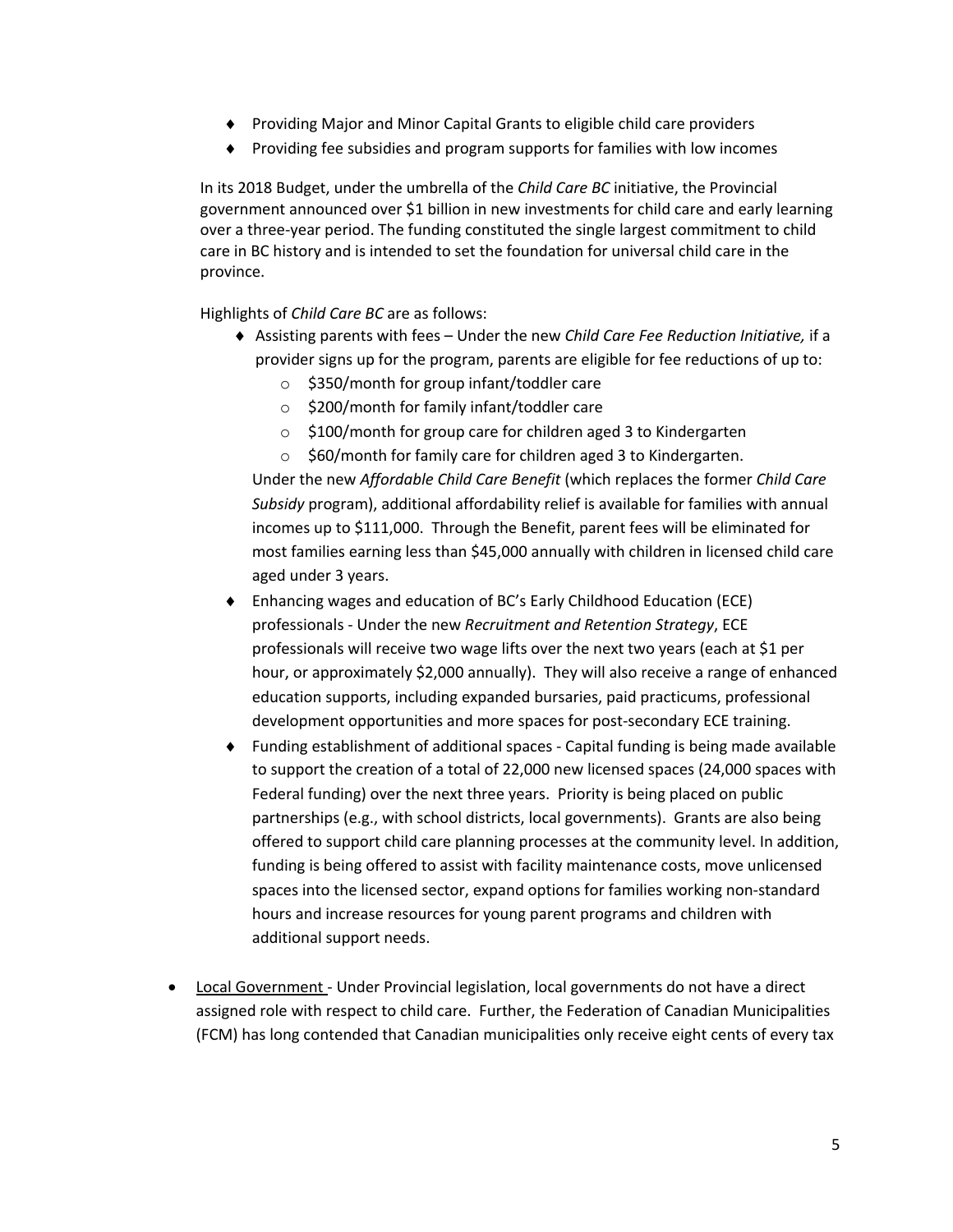dollar collected in Canada.<sup>4</sup> As such, municipalities lack the mandate and resources of their senior government counterparts to address child care needs.

Municipalities are the level of government closest to the people, however, and they generally have the deepest understanding of local needs and circumstances. Municipalities can also play a vital role in facilitating establishment of quality child care in their communities. Examples of supportive actions taken by municipalities in BC include:

- $\triangleleft$  Adopting municipal child care policies
- $\bullet$  Convening child care planning tables
- ◆ Advocating to senior governments on local child care needs
- $\bullet$  Undertaking child care needs assessments
- $\bullet$  Providing grants to child care providers
- ◆ Amending zoning bylaws to facilitate development of child care spaces
- $\bullet$  Making space available in municipal facilities, at nominal or below market rates, for the provision of child care
- ◆ Securing built child care spaces or cash in lieu from developers through the development approval process (e.g. by providing bonus density in exchange for child care contributions)
- ◆ Supporting a child care website or link with information targeted both to child care operators and interested parents.

It would be unrealistic to expect a small jurisdiction such as the Village of Pemberton to make the same level of contributions to child care as its larger municipal counterparts. Nonetheless, the Village has shown its support for child care through such actions as:

- $\bullet$  Incorporating policies on community facilities, a healthy and diverse economy, and affordable housing in the Village of Pemberton Official Community Plan (OCP) which, while not directly addressing child care, are complementary to the proposals put forward in this document
- $\bullet$  Establishing provisions for child care facilities in the Zoning Bylaw
- ◆ Providing permissive property tax emptions for the Pemberton Children's Centre
- ◆ Assisting with the research and review of this Child Care Needs Assessment and Strategy.

Further, local governments can play an important role in providing recreation services which benefit families and complement the licensed child care systems. When work on this Child Care Needs Assessment and Strategy was initiated, the SLRD was responsible for delivering Pemberton's community recreation services (e.g., operation of the Pemberton and District Community Centre). As of June 1, 2019, the management of recreation service delivery will come under the auspices of the Village of Pemberton.

 <sup>4</sup> See, for example, the FCM report, *The State of Canada's Cities and Communities 2012.*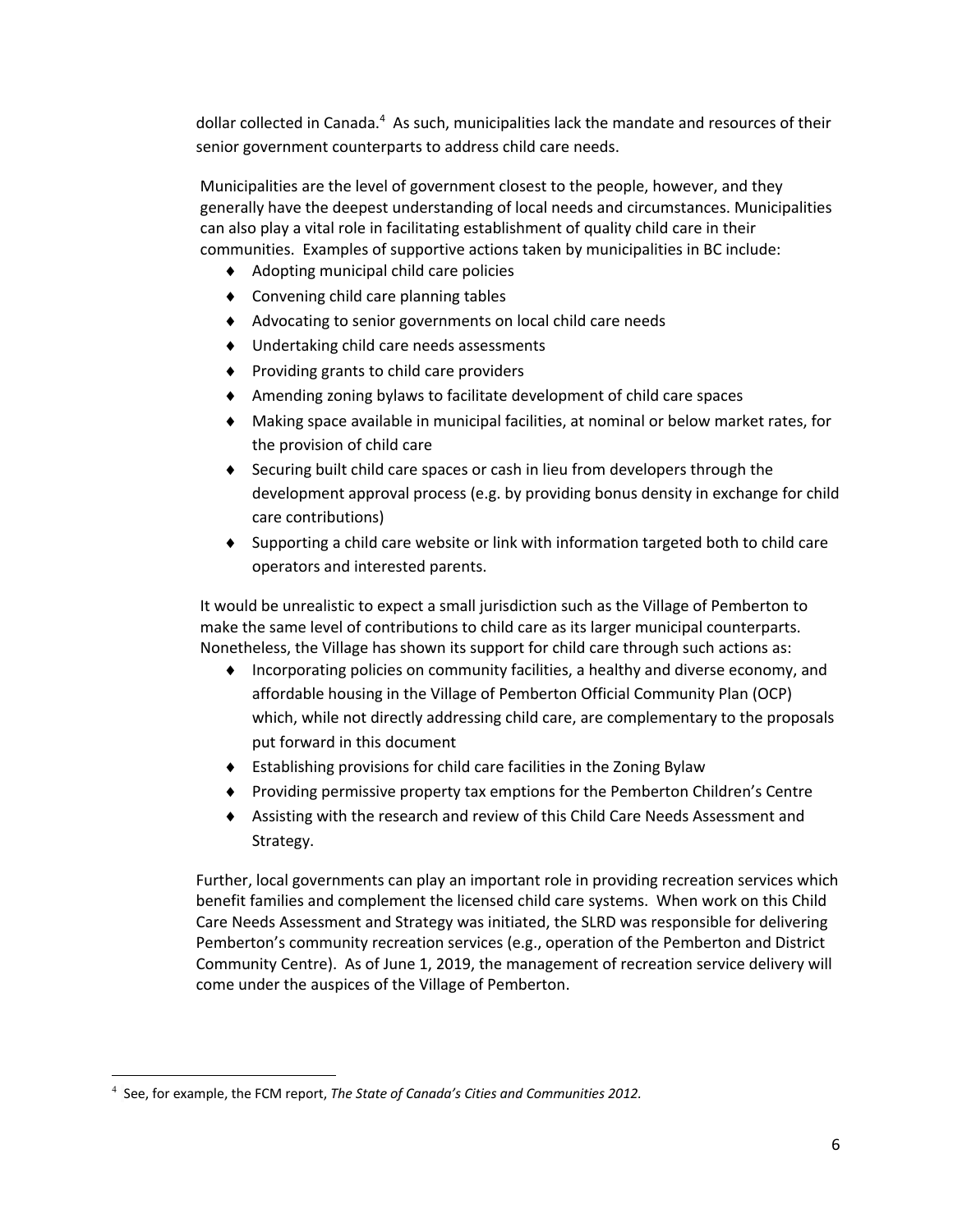• Other – Several other parties are involved with the planning, development, support, and operation of the child care system. Examples include child care operators, health authorities, school districts, community service agencies, parents, and the broader community. Additional information on the key child care partners in Pemberton, and their respective roles, is presented in Section 9.0 of this report.

Before closing this discussion, it should be noted that, prior to completion of this Child Care Needs Assessment and Strategy, the Union of BC Municipalities was inviting applications for two programs: the *Community Child Care Space Creation Program* (funded through the Federal Government) and the *Community Child Care Planning Grant* program (funded through the Provincial Government). Unfortunately, the application deadline for both programs (January 18, 2019) has passed and details regarding further rounds of funding have not been announced. When such details become available, however, information from this document should provide child care stakeholders in Pemberton with solid backup in pursuing future funding opportunities.

## **3.0 Methodology**

Preparation of the Pemberton Child Care Needs Assessment and Strategy benefited from coming on the heels of a similar project for the District of Squamish. Several of the same individuals and organizations were involved in both projects. And some key information for the Pemberton initiative had already been gathered for the work in Squamish.

The Pemberton Needs Assessment and Strategy is very much a "made for Pemberton" initiative. While some of the challenges identified for the two jurisdictions overlap (e.g., shortage of spaces, challenges with attracting and retaining qualified Early Childhood Education workers, affordability of care), the particulars differ. Further, the recommended strategies, presented in Section 8.0 of this report, reflect the distinct needs, circumstances, and capacities in Pemberton.

Work on the Pemberton project involved two key components: the Needs Assessment and the Strategy development.

- Needs Assessment- Information for the Needs Assessment was gathered from a variety of primary and secondary sources and utilized both quantitative and qualitative data. The primary data came from:
	- $\bullet$  Consultation workshops Two consultation workshops were held on November 26, 2018 in Pemberton. The first workshop was for child care providers (four attendees) and the second was for parents and the broader community (31 attendees). Both workshops followed a similar format, whereby participants were asked to identify the strengths, weaknesses, opportunities, threats, and suggestions for child care in Pemberton. All comments were recorded on flip charts, and participants were invited to identify their top three priorities for each category (i.e., a total of 15 dots for five categories each). Participants at both workshops were fully engaged and offered a breadth of valuable information and insights for the project.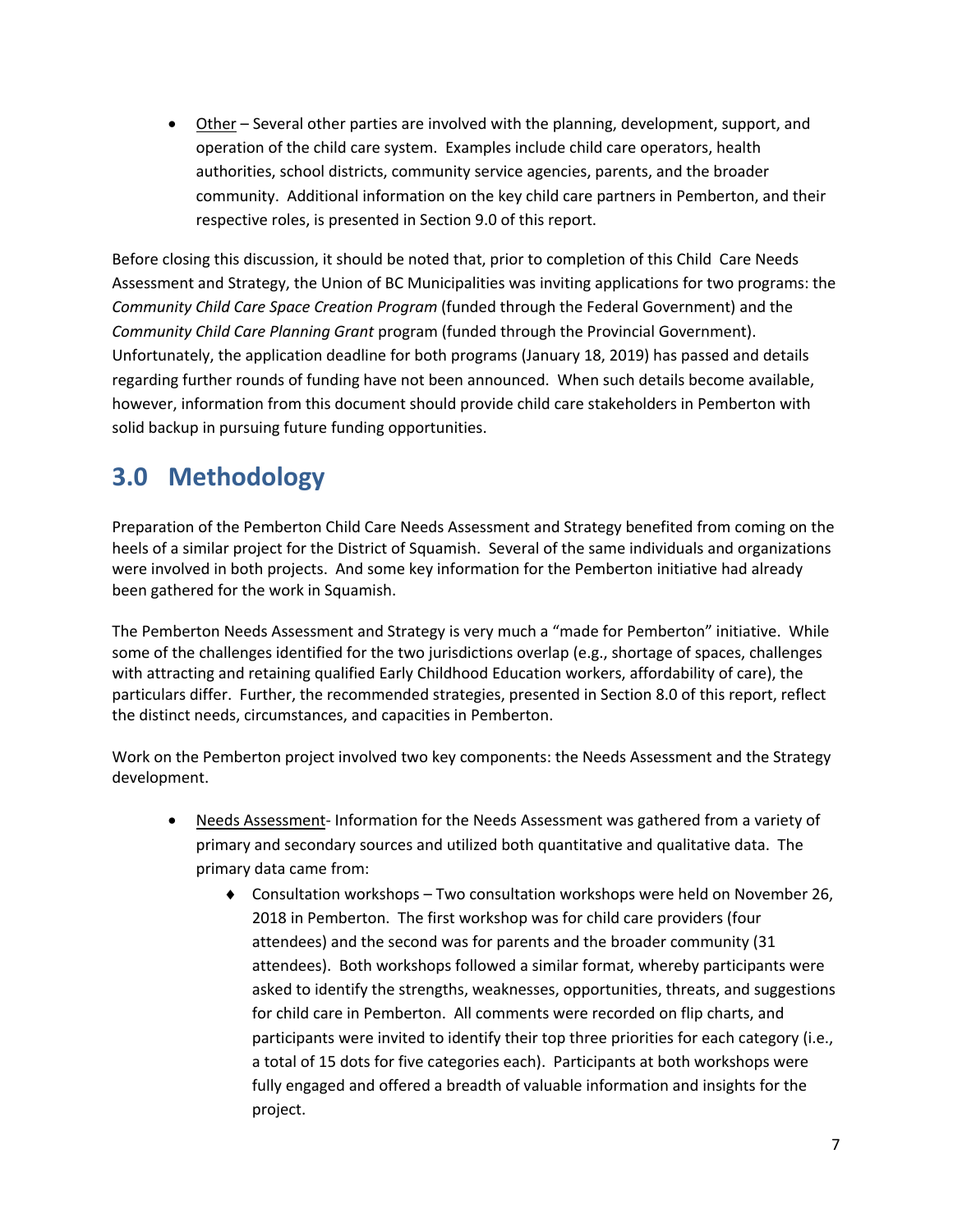- $\bullet$  Community questionnaire An online questionnaire was widely circulated throughout the community on November 28, 2018, with a submission deadline of December 10, 2018. The questionnaire sought information on the child care needs, situations, and concerns of respondents (primarily parents from the Village of Pemberton). A \$150 cash incentive prize was offered for completion of the survey. The questionnaire elicited 116 responses – a remarkable response rate, especially given the relatively small size of the Pemberton population and the short duration for which the survey was online.
- $\bullet$  Key informant interviews The consultants conducted several in-person and telephone interviews with key informants for the project (e.g., representatives from Sea to Sky Putting Children First, VOP, SLRD). The interviews helped clarify the context, issues, options, and other matters pertinent to the project and to child care in Pemberton.

Secondary data for the Needs Assessment came from the 2016 Census, child care licensing records, and assorted government and non-government documentation (e.g., VOP Official Community Plan). Examples of information gathered included:

- $\bullet$  The child and family populations in the area;
- $\bullet$  Existing child care services and complementary children's programs;
- ◆ Other socio-economic and demographic information;
- $\bullet$  Child care plans, policies, and research from other jurisdictions.
- Strategy Development The Strategy development flowed from the research for the Needs Assessment. The consultants considered the array of suggestions, opinions, and concerns regarding Pemberton's child care situation identified through the workshops, questionnaires, and key informant interviews. The consultants also came up with additional options, based on the assessment of needs and research on "best practice" approaches used in other jurisdictions.

The consultants shared draft versions of the Needs Assessment and Strategy with representatives of the Sea to Sky Community Services, VOP, SLRD, and other selected stakeholders who will be directly affected by, or involved with, implementation of recommendations from this document. The consultants made revisions accordingly, reflecting the comments and suggestions received. The intent was to ensure that the information was accurate, stakeholders were comfortable with the roles proposed for them, and the recommendations were thorough, realistic, and appropriate for the Pemberton context.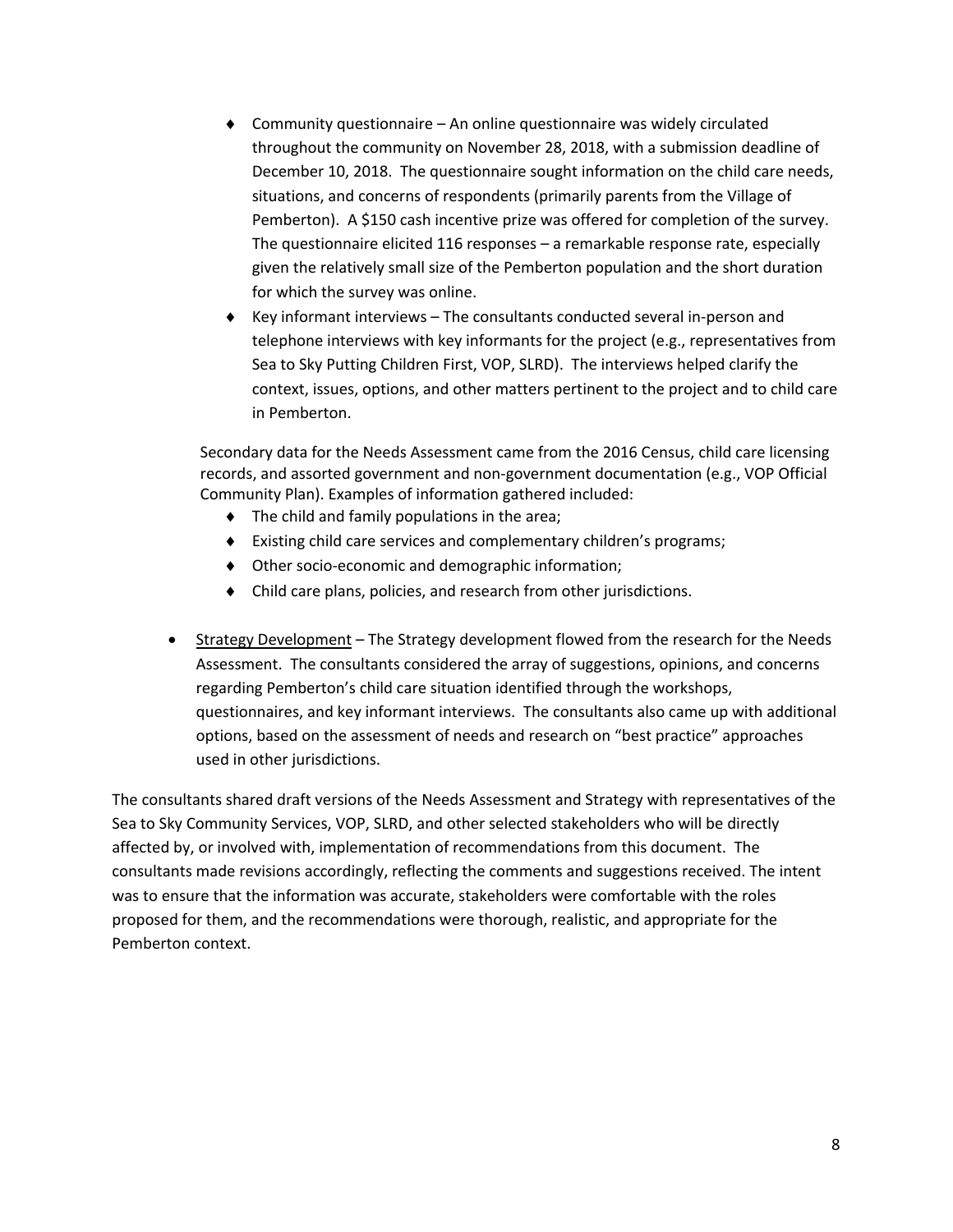### **4.0 Vision for Child Care in Pemberton**

In developing a child care strategy, it useful to have a vision – an aspirational statement of the desired end that the strategy should ideally help a community achieve. The statement should provide a highlevel touchstone or reference point both for the strategy preparation and implementation process.

The following is a proposed Child Care Vision Statement for Pemberton:

Families in Pemberton will be able to obtain safe, high quality, and affordable child care services that meet the unique and changing needs of their children.

### **5.0 Guiding Principles and Assumptions**

In addition to a vision statement, it is important to articulate the underlying principles and assumptions that guided preparation of the Needs Assessment and Strategy:

- a) Child care is an important community service, a key component of Pemberton's social infrastructure. It facilitates the healthy development of children, supports families, assists the businesses and the economy, and contributes to the overall quality of life of the community.
- b) No one jurisdiction or organization is responsible for child care. Therefore, partnerships and collaboration amongst many parties are essential if child care needs are to be successfully addressed (i.e., it takes a village . . .).
- c) The Child Care Strategy must be founded on solid research.
- d) The Strategy should be ambitious, but also practical, realistic, and within the means of the pertinent stakeholders to pursue.
- e) The Strategy should build on the community's strengths.
- f) The Strategy must be appropriate and responsive to the needs and circumstances of the local jurisdiction.
- g) The community and partners need to be meaningfully engaged and have a sense of shared ownership – both in the development and implementation of the Strategy.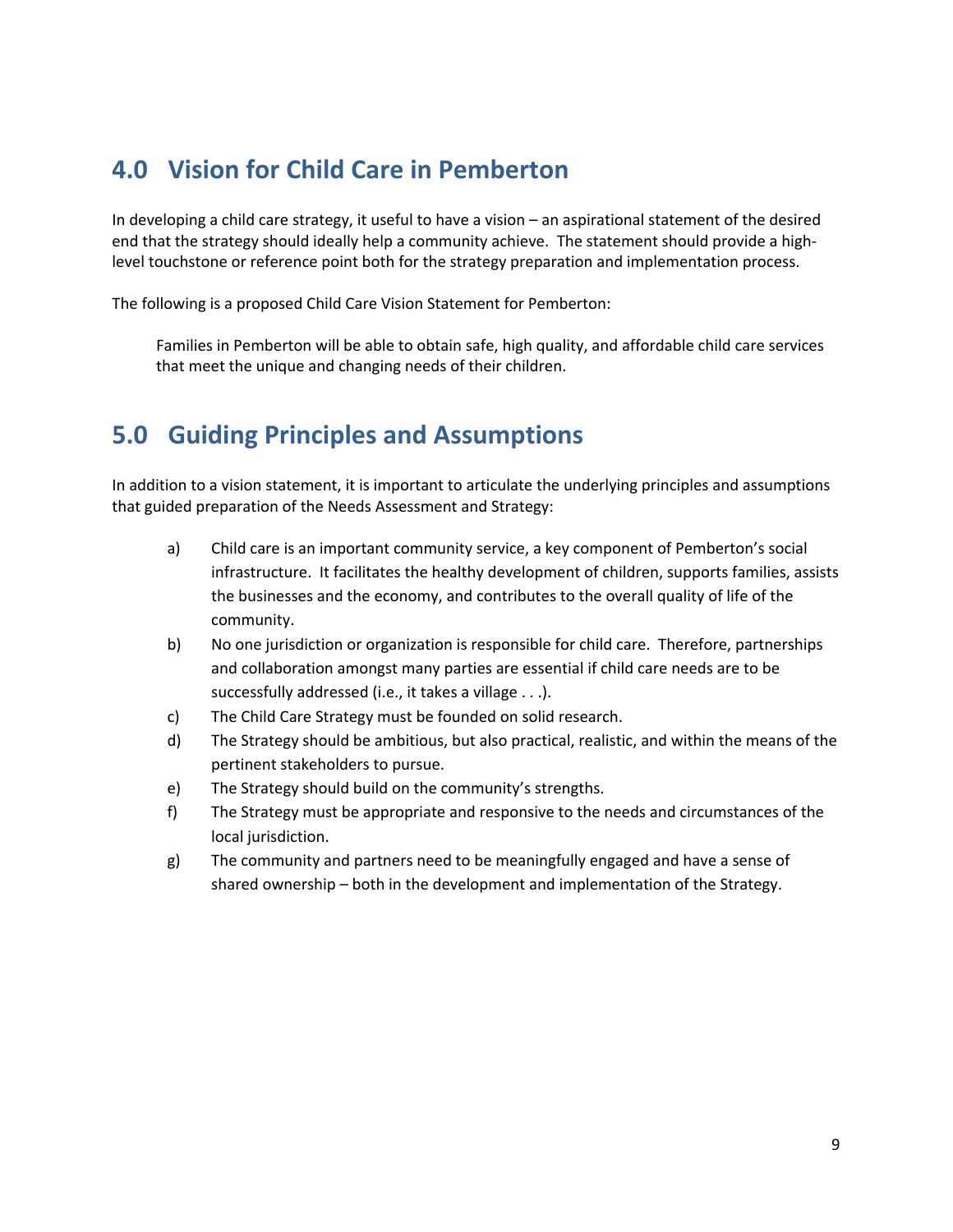# **6.0 Needs Assessment Summary**

As noted, information for the Needs Assessment came from a variety of sources, both primary (e.g., workshops, questionnaires, interviews) and secondary (e.g., Census, Vancouver Coastal Health). A full version of the Needs Assessment, complete with supporting statistics and data, is provided as a background technical report for this document.

Pertinent highlights are summarized in the following infographic:

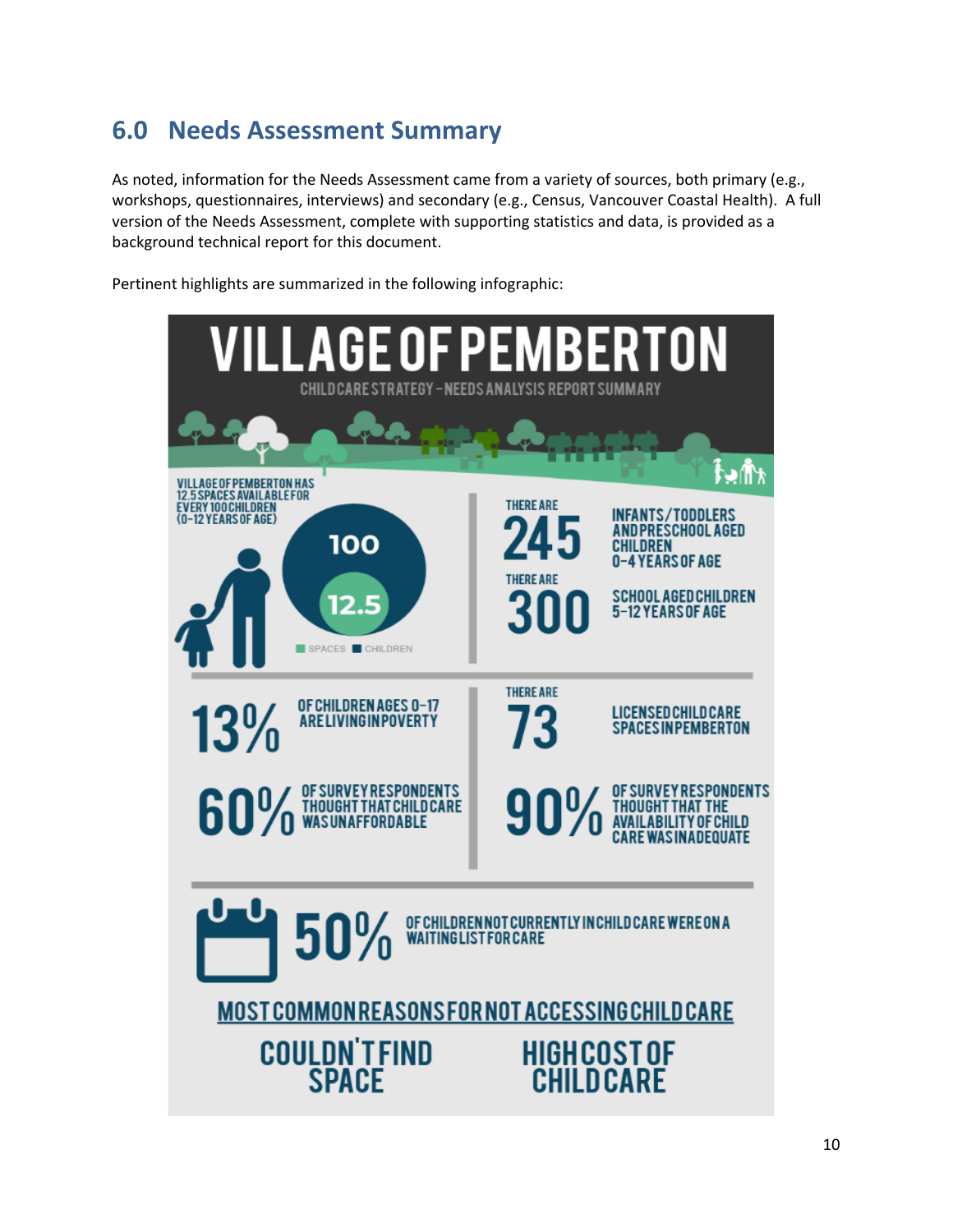With respect to planning for the future, the workshops, questionnaires, and interviews for the project yielded important information on the key strengths, challenges, opportunities, and threats regarding Pemberton's child care situation. Highlights are as follows:

Strengths – The main strengths, or positive aspects with respect to child care in Pemberton are:

- Small close-knit community where people know each other and help one another out
- The availability of other recreational and cultural programming to complement licensed child care (e.g., Pemberton and District Community Centre, Pemberton and District Library, Whistler Blackcomb Ski School, One Mile Lake Nature Camp)
- Increased Provincial and Federal funding to assist with parent fees, establish additional child care spaces, and generally enhance the child care system
- Interest of Village of Pemberton, Squamish-Lillooet Regional District, and other parties regarding child care (e.g., funding for the Needs Assessment and Strategy)
- The quality of ECE workers at Pemberton child care facilities.

Challenges - The main challenges facing Pemberton's child care system are:

- An acute shortage of licensed child care spaces and associated long waitlists especially for infants/toddlers and preschool age, and school age care
- Difficulties in attracting and retaining qualified ECE staff (due to low salaries and other factors)
- Insufficient local access to education and training for ECE staff
- Limited capacity for serving children with extra needs (e.g., shortage of funding, lack of specialized staff training and experience)
- Difficulties for parents in juggling child care and children's activities
- High cost of living in Pemberton particularly for housing (affects families and ECE workers)
- Lack of child care options for parents who work irregular shifts (e.g., evenings, weekends)
- Affordability concerns re: fees for parents (despite new Provincial fee reduction initiatives)
- High cost of providing child care (i.e., most of budget goes to staff salaries)
- High cost of establishing new facilities

Opportunities – The main opportunities or things that can be built on concerning child care in Pemberton are:

- Continued funding and policy support for child care from the Village of Pemberton (e.g., permissive tax exemptions for the Pemberton Children's Centre, advocacy to senior governments re: child care needs)
- Availability of senior government funding to create new child care spaces
- Possible space at the community centre to use for licensed child care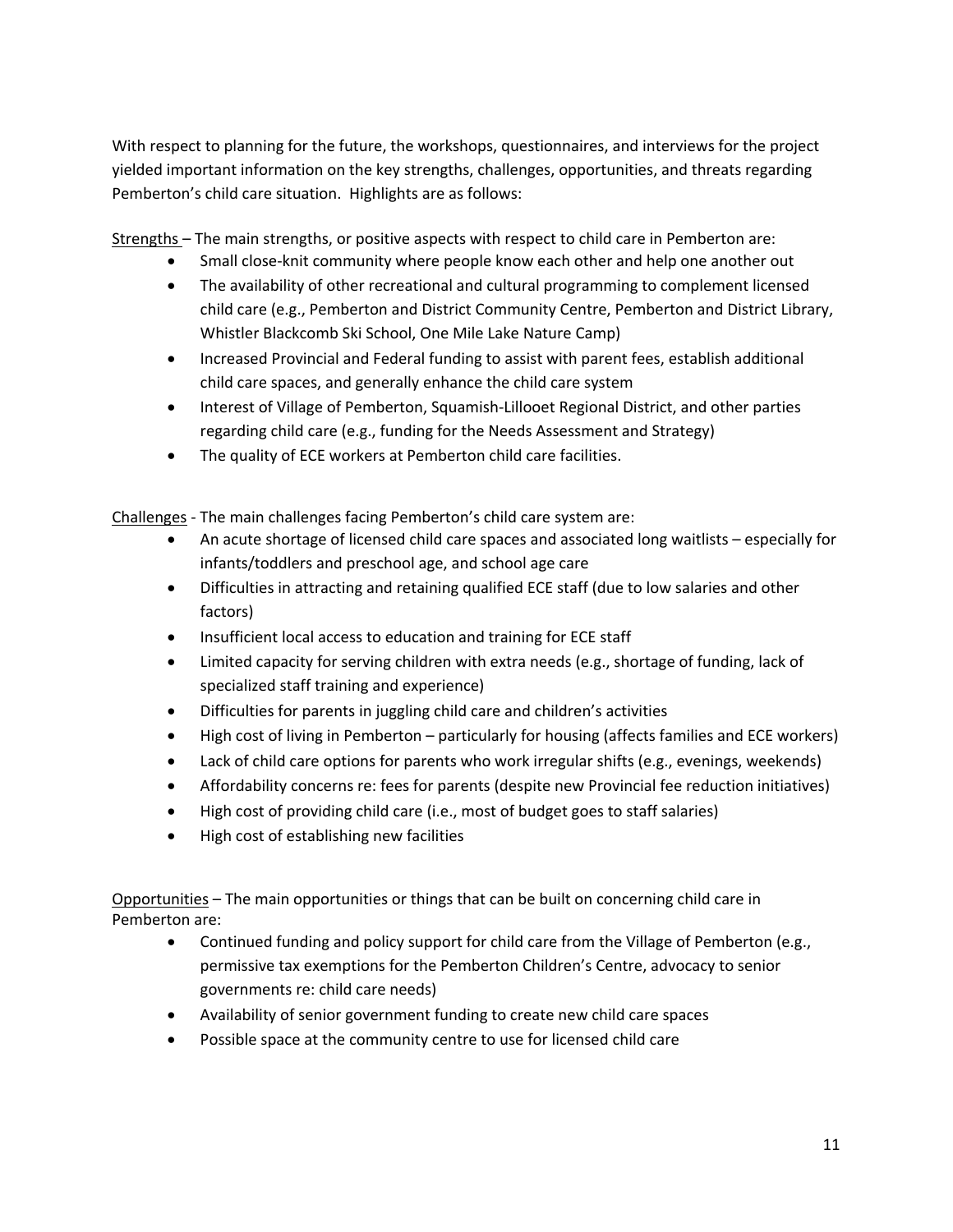- Possible collaboration with developers of multi-family housing projects (e.g., include space for child care operation or establish affordable housing units that could be occupied by ECE staff)
- Enhanced collaboration and partnership amongst child care providers and other supportive organizations (e.g., Village of Pemberton, Squamish-Lillooet Regional District, School District 48, Pemberton and District Public Library, Ski School)
- Encouragement of Pemberton residents to set up licensed family or registered license-notrequired child care operations
- French school to be built (and potential for exploring inclusion of space for child care)
- Mobilization of the community to have a stronger collective voice re: child care and related matters.

Threats – The main threats to childcare in Pemberton are:

- Fast population growth making it difficult to meet child care demand, both now and in the future
- Lack of ECE staff (issues such as poor wages, not enough incentives, cost of living, staff burnout).
- Affordability of child care
- High cost of education for ECE staff
- High cost of living in Pemberton

Looking specifically at the questionnaire, 116 responses were elicited – a remarkable response rate given the relatively small size of Pemberton and the short duration for which the questionnaire was available. Respondents were asked questions on a variety of matters such as their household characteristics (e.g., incomes, household composition, mobility), their children, and their child care situations and needs (e.g., waiting lists for placement and extra support requirements for their children).

Selected highlights include:

- Just over half of the respondents had only one child (0-12 years old)
- Approximately seven in ten respondents had no other family members who provided regular care for their child
- Over seven in ten respondents needed full-day care (business hours) for their children, with large numbers of respondents also needing before and after school care
- The majority of respondents needed child care during weekdays
- Approximately three in five respondents thought that child care in Pemberton was unaffordable
- Approximately nine in ten respondents thought that the supply or availability of child care in Pemberton was inadequate
- Respondents wanted child care programs to be close to outdoor parks, recreation services, library services and close to home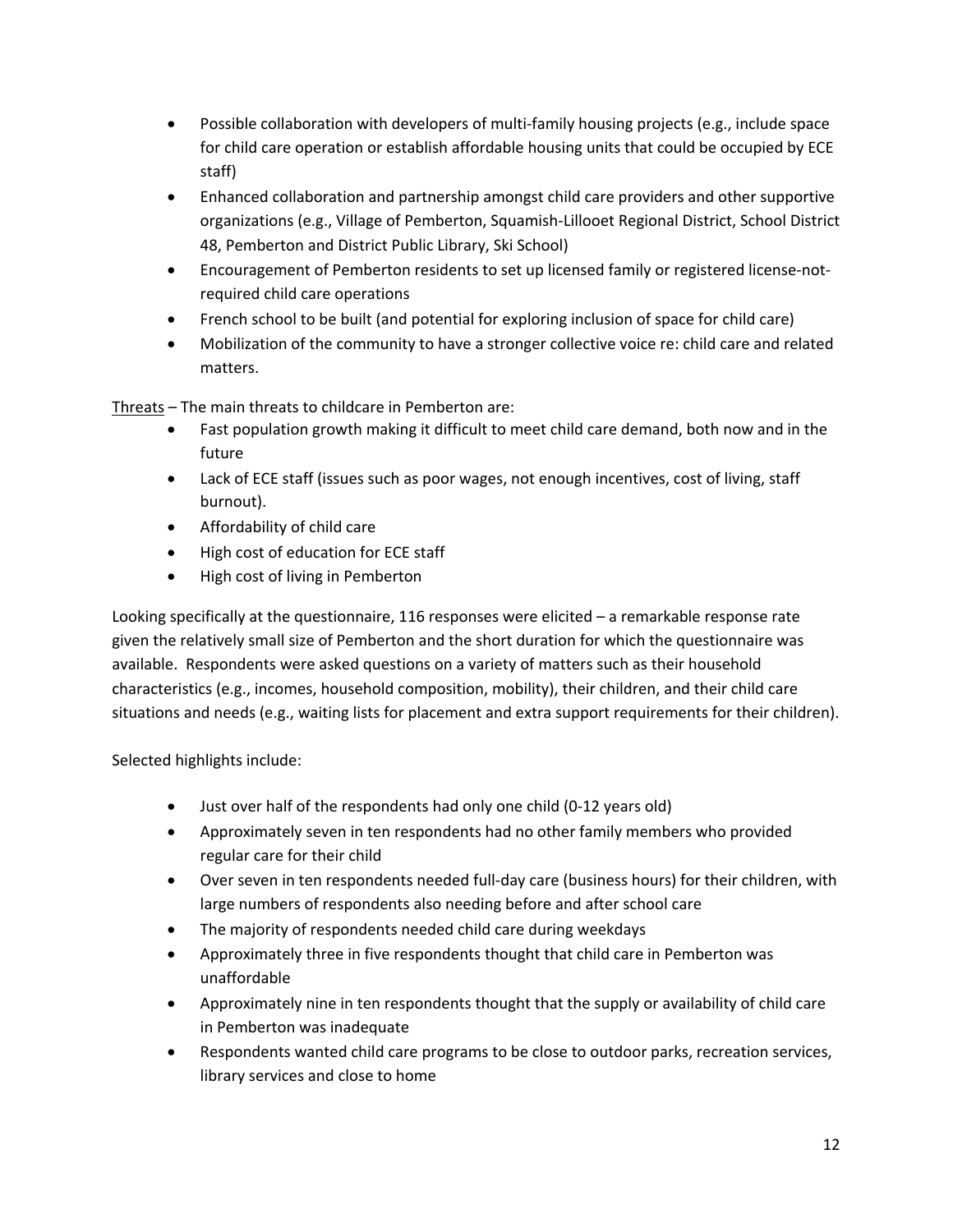- Most respondents worked in Pemberton or Whistler: approximately four in ten respondents worked in Pemberton, with roughly four in ten respondents working in Whistler
- Respondents used a range of methods to find child care, with friends/word of mouth being the most common method, followed by internet searches
- Over two-thirds of respondents had used childcare at some point; however, just over half of all children of respondents were currently using child care outside the home
- Monthly child care costs per child varied widely amongst respondents, with \$601- \$800/month being the most common range, followed closely by \$401-\$600/month and \$201-\$400/month
- For parents whose children were not in child care, the most common reason given by respondents was that they couldn't find a space for their child, followed by the high cost of child care
- Approximately half of the children not currently in child care were on a waiting list for care.

# **7.0 Child Care Space Targets**

As noted in the foregoing section, a shortage of spaces is likely the most serious child care issue facing Pemberton. At present, there are an estimated 12.5 licensed child care spaces per 100 children aged 0 – 12 years in Pemberton. This ratio is well below the Provincial average of 18.4 spaces per 100 children aged 0 – 12 years.<sup>5</sup> It is also well below the ratio of 20 spaces for children aged 0 – 14 years in Squamish,<sup>6</sup> and lower than the ratio for the  $0 - 12$  year group for several Lower Mainland municipalities (e.g., City of North Vancouver [24.0: 100], the District of North Vancouver [27.1: 100] and West Vancouver [25.6: 100].7

Rather than merely stating the obvious that Pemberton has a serious shortage of child care options and desperately needs additional spaces, it is important to set targets - identifying the number and type of spaces needed in Pemberton over the next five years (i.e., 2019 - 2023). Targets are useful for providing direction and clarity for future planning efforts and for substantiating capital funding requests to senior governments. Targets also provide a benchmark against which efforts to achieve more spaces over the next five years can be measured.

Unfortunately, no pre-existing age-specific population projections were available for the target-setting exercise for Pemberton. The consultants thus came up with their own population estimates, using a hybrid approach which 1) used data from the Census and BC Stats (P.E.O.P.L.E. forecasts), 2) estimated

 $\overline{a}$ <sup>5</sup> *Early Education Care in Canada, 2016.* Child Care Canada, Child Care Resource and Research Unit. 2016.

<sup>6</sup> S*quamish Child Care Needs Assessment and Strategy, 2018 – 2023.* District of Squamish and Putting Children First. 2018. Note: the Squamish Strategy used a  $0-14$  year age cohort, rather than a  $0-12$  year cohort, for its space per child ratios.

<sup>7</sup> *A Municipal Survey of Child Care Spaces and Policies In Metro Vancouver.* Metro Vancouver Social Issues Subcommittee. 2015.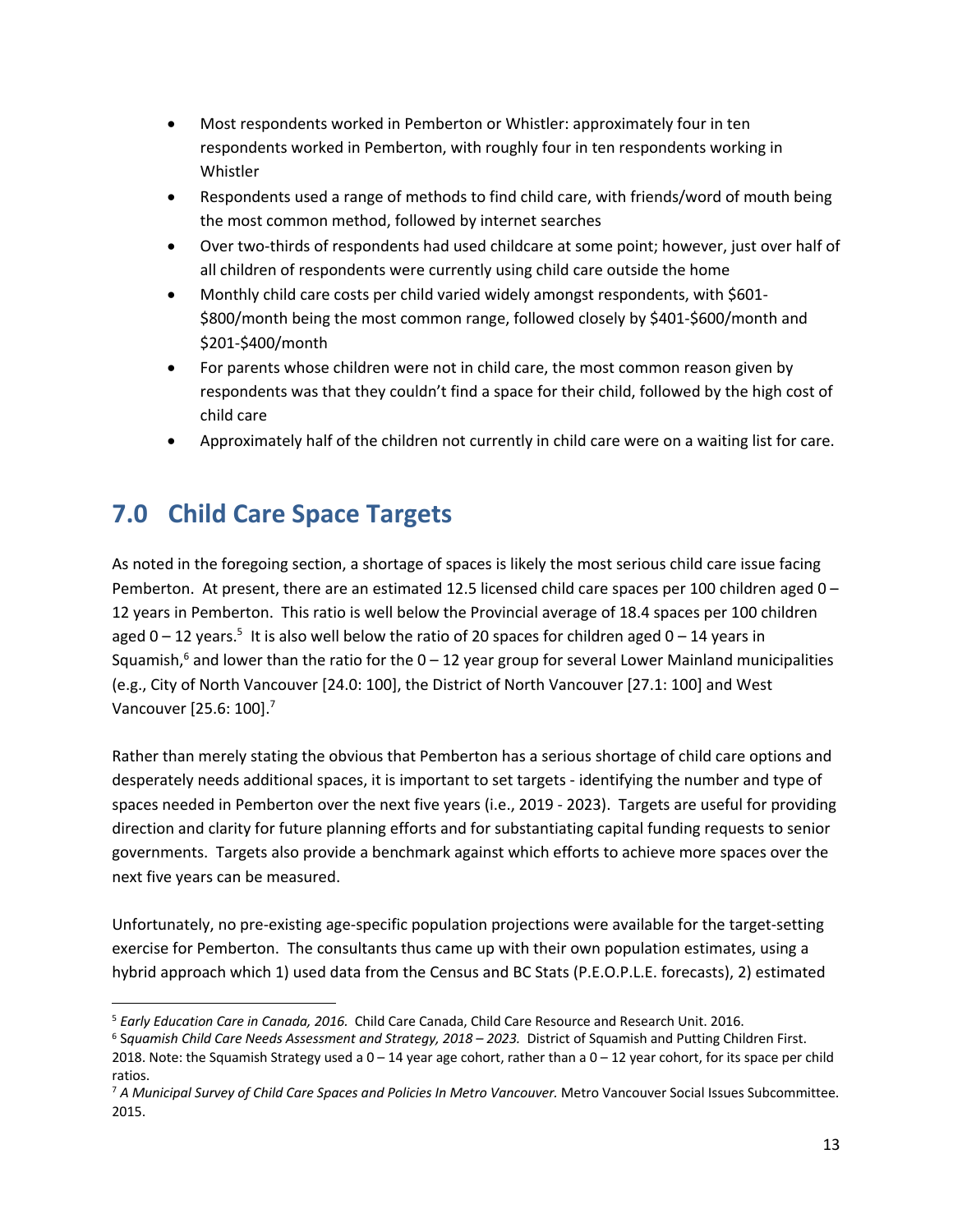future growth based on various assumptions for both data sets, then 3) took an average of both.<sup>8</sup> The resultant estimates are presented in the table below:

| Child Population (0-12 Year Old) by Child Care Age Groups, Pemberton, 2016, 2018, 2023 - Average<br>of P.E.O.P.L.E. Projection and Past Census Growth Methods |                           |                      |                           |                           |                           |  |  |
|---------------------------------------------------------------------------------------------------------------------------------------------------------------|---------------------------|----------------------|---------------------------|---------------------------|---------------------------|--|--|
| Age group                                                                                                                                                     | 2016 Census<br>Population | 2018 pop'n<br>(est.) | 2023 pop'n<br>(projected) | 2018 2023<br>pop'n growth | 2018-2023<br>pop'n growth |  |  |
|                                                                                                                                                               |                           |                      |                           | $(\%)$                    | $(\#)$                    |  |  |
| Infant and toddler (0-                                                                                                                                        | 145                       | 152                  | 160                       | 5.3%                      | 8                         |  |  |
| 2 years old)                                                                                                                                                  |                           |                      |                           |                           |                           |  |  |
| Preschool aged (3-4                                                                                                                                           | 100                       | 105                  | 117                       | 12.0%                     | 13                        |  |  |
| years old)                                                                                                                                                    |                           |                      |                           |                           |                           |  |  |
| School aged (5-12<br>years old)                                                                                                                               | 300                       | 326                  | 378                       | 16.0%                     | 52                        |  |  |
| Child (0-12 years old)                                                                                                                                        | 545                       | 583                  | 655                       | 12.5%                     | 73                        |  |  |

It must be stressed that the methodology for the foregoing estimates is crude and more detailed analysis – possibly associated with an update of the Village of Pemberton Official Community Plan – would need to be conducted to produce projections that have greater reliability. The estimates and targets should thus be regarded as preliminary and illustrative only – subject to future verification and refinement.

Having established population estimates, three optional scenarios were considered for setting the targets:

- a) Status quo Assumes a continuation of the current ratio for 12.5 licensed child care spaces for 100 children aged  $0 - 12$  years to 2023
- b) Modest Assumes that the current ratio will increase by 50%, rising to 18.2 spaces per 100 children by 2023
- c) Ambitious Assumes that the current ratio will increase by 100% to 25.0 spaces per 100 children by 2023.

 $\overline{a}$ 

<sup>&</sup>lt;sup>8</sup> Technical notes and additional details on the methodologies are included at the end of this section.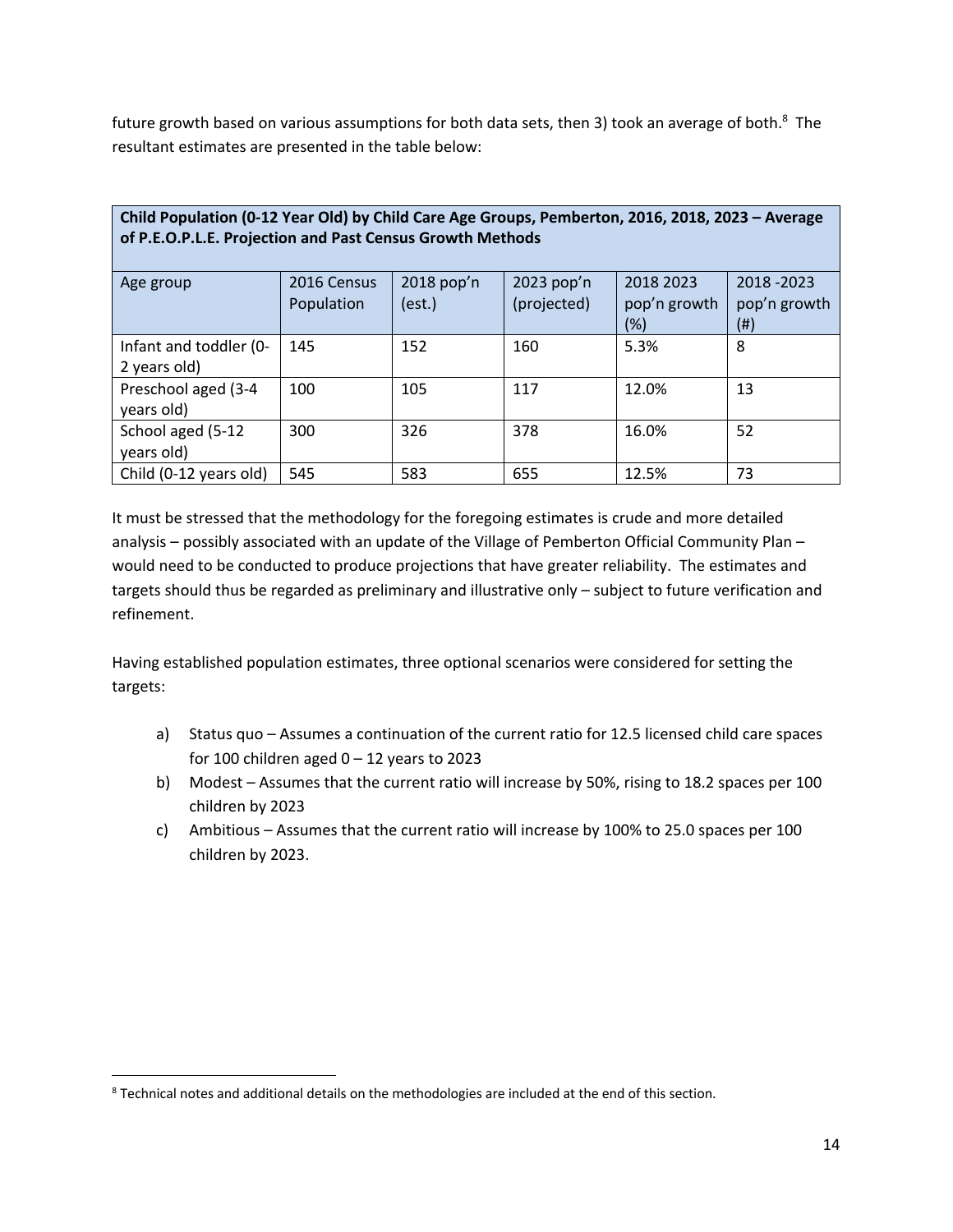The table below identifies child care space targets under three scenarios:

| <b>Pemberton Child Care Space Targets: 2018 - 2023</b> |                                                                                                                                 |                                                                                   |                                                                                |                                                                                                                        |  |
|--------------------------------------------------------|---------------------------------------------------------------------------------------------------------------------------------|-----------------------------------------------------------------------------------|--------------------------------------------------------------------------------|------------------------------------------------------------------------------------------------------------------------|--|
| <b>Space Target Scenario</b>                           | Projected 0-12<br><b>Year Population</b><br>for Pemberton for<br>2023 (Based on<br>Average of<br>P.E.O.P.L.E.<br>Projection and | <b>Existing Number of</b><br>Licensed Child<br>Care Spaces in<br>Pemberton (2018) | Total<br>Licensed<br><b>Child Care</b><br><b>Spaces</b><br>Required by<br>2023 | <b>Child Care</b><br><b>Space Targets</b><br>-Additional<br>Licensed<br><b>Child Care</b><br><b>Spaces</b><br>Required |  |
|                                                        | Past Census<br>Growth Methods)                                                                                                  |                                                                                   |                                                                                | from 2018 to<br>$2023^9$                                                                                               |  |
| Status quo $-12.5$ spaces<br>per 100 children          | 655                                                                                                                             | 73                                                                                | 82                                                                             | 9                                                                                                                      |  |
| Modest $-18.2$ spaces per<br>100 children              | 655                                                                                                                             | 73                                                                                | 119                                                                            | 46                                                                                                                     |  |
| Ambitious - 25.0 spaces<br>per 100 children            | 655                                                                                                                             | 73                                                                                | 164                                                                            | 91                                                                                                                     |  |

As Pemberton currently faces a severe shortage of licensed child care spaces, it is believed that the Status Quo scenario for space targets should be rejected out of hand. An argument could be made for supporting the Ambitious scenario, as a 100% increase in the child care space/ child population ratio still yields a ratio lower than existing ratios for various Lower Mainland municipalities. While potentially desirable, the Ambitious target is not considered achievable and is thus not recommended. The Modest targets are considered to be the most reasonable to pursue (i.e., an increase of 46 licensed child care spaces over the next five years). Admittedly, a 50% increase in the ratio of spaces per child may not seem modest; however, it is still slightly below the Provincial ratio of 18.4 spaces per 100 children and is thus the recommended target.

 $\overline{a}$ 

<sup>&</sup>lt;sup>9</sup> The space targets should be considered as interim only, which should be revised once more precise population projections are developed for Pemberton. Also, because of limitations in the methodology, it was considered prudent to set the targets for the  $0-12$  group as a whole rather than for finer age breakdowns. It is recommended that the targets be used as a guide for future planning, with decisions about more specific age breakdowns being made at the local level, with up to date local knowledge, when senior government funding is pursued.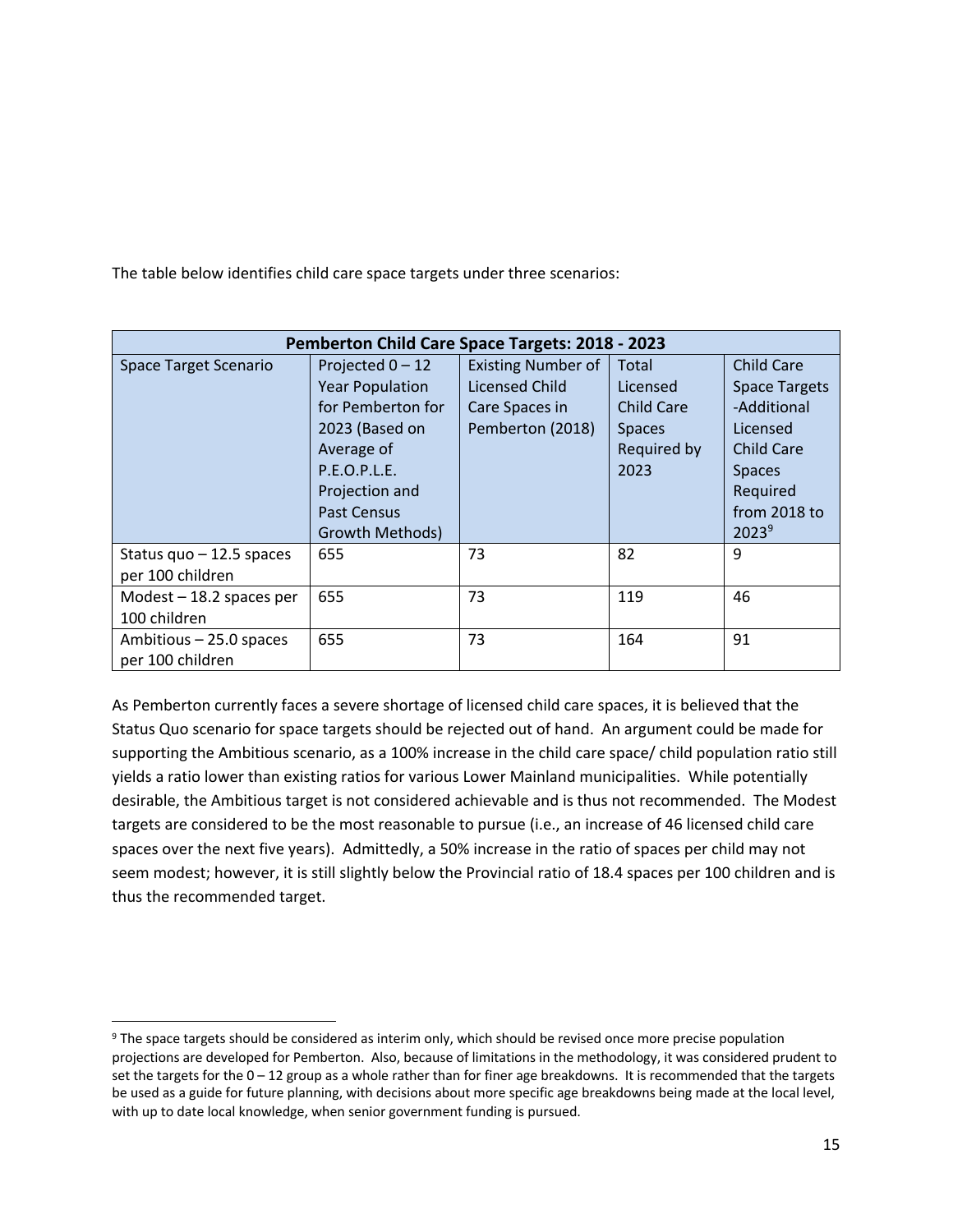Technical Notes on Methodology for Establishing Population Estimates

**Step 1:** Use the P.E.O.P.L.E forecast for the Howe Sound Local Health Area (LHA) and extrapolate the 2016-2023 growth rates by age group for the LHA to Pemberton's 2016 Census population by age group.

| P.E.O.P.L.E. Projection Method           |                           |                      |                           |                                     |                                    |  |  |
|------------------------------------------|---------------------------|----------------------|---------------------------|-------------------------------------|------------------------------------|--|--|
| Age group                                | 2016 Census<br>Population | 2018 pop'n<br>(est.) | 2023 pop'n<br>(projected) | 2018 2023<br>pop'n growth<br>$(\%)$ | 2018 - 2023<br>pop'n growth<br>(#) |  |  |
| Infant and<br>toddler (0-2<br>years old) | 145                       | 155                  | 159                       | 2.6%                                | 4                                  |  |  |
| Preschool<br>aged $(3-4)$<br>years old)  | 100                       | 102                  | 110                       | 7.2%                                | 7                                  |  |  |
| School aged<br>$(5-12)$ years<br>old)    | 300                       | 319                  | 334                       | 4.7%                                | 15                                 |  |  |
| Child (0-12<br>years old)                | 545                       | 577                  | 603                       | 4.6%                                | 26                                 |  |  |

#### **Child Population (0-12 Year Old) by Child Care Age Groups, Pemberton, 2016, 2018, 2023 - P.E.O.P.L.E. Projection Method**

The advantage of this method is that it uses projections based on an actual cohort model developed by BC Stats, but its weakness is that the growth rates are dominated by the population dynamics of Squamish and Whistler instead of Pemberton. Given that Pemberton's total population grew by 5.8% between 2011 and 2016, compared with 13.7% for Squamish and 20.7% for Whistler (Population and Dwelling Count Highlight Tables, 2016 Census – Census subdivisions), this method has a potential for overestimating future demand for Pemberton.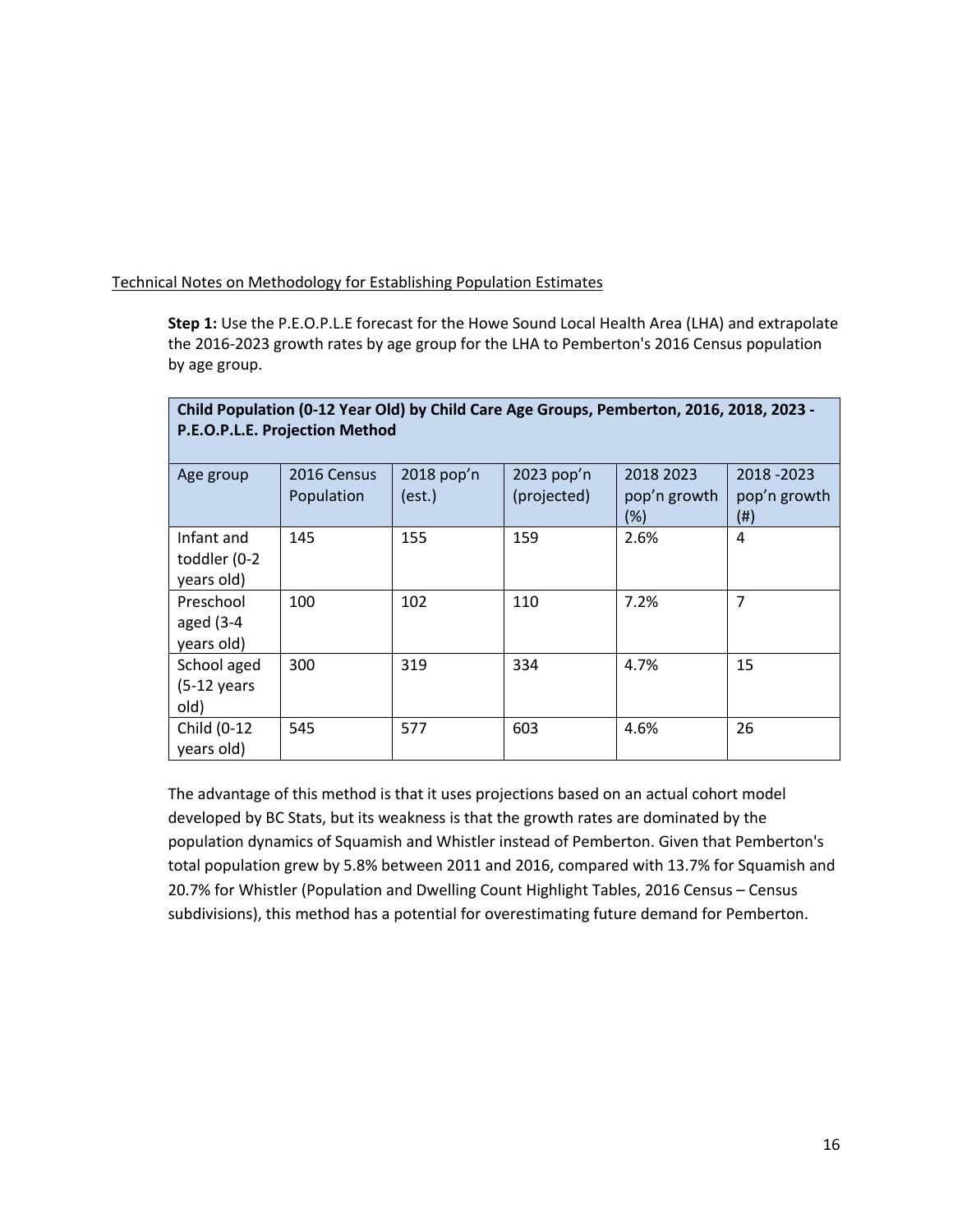**Step 2:** Calculate the annual growth rate by age group between the 2006 and 2016 Censuses for Pemberton (Village) and extrapolate these growth rates out until 2023.

| Child Population (0-12 Year Old) by Child Care Age Groups, Pemberton, 2016, 2018, 2023 -<br><b>Past Census Growth Method</b> |                           |                      |                           |                                  |                                    |  |  |  |
|------------------------------------------------------------------------------------------------------------------------------|---------------------------|----------------------|---------------------------|----------------------------------|------------------------------------|--|--|--|
| Age group                                                                                                                    | 2016 Census<br>Population | 2018 pop'n<br>(est.) | 2023 pop'n<br>(projected) | 2018 2023<br>pop'n growth<br>(%) | 2018 - 2023<br>pop'n growth<br>(#) |  |  |  |
| Infant and<br>toddler (0-2<br>years old)                                                                                     | 145                       | 150                  | 162                       | 8.0%                             | 12                                 |  |  |  |
| Preschool<br>aged $(3-4)$<br>years old)                                                                                      | 100                       | 107                  | 124                       | 16.7%                            | 18                                 |  |  |  |
| School aged<br>$(5-12)$ years<br>old)                                                                                        | 300                       | 332                  | 422                       | 26.9%                            | 89                                 |  |  |  |
| Child (0-12<br>years old)                                                                                                    | 545                       | 589                  | 708                       | 20.3%                            | 119                                |  |  |  |

This method has the advantage of being based on what has actually happened in Pemberton in the past (instead of relying on larger geographies dominated by Squamish and Whistler). Its weaknesses are that it does not respond to cohort changes and assumes that future growth in Pemberton will be the same in the future as in the past.

**Step 3:** Develop the projection figures to be used for this project, based on an average of figures from the P.E.O.P.L.E. Projection and Past Census Growth Methods.

| Child Population (0-12 Year Old) by Child Care Age Groups, Pemberton, 2016, 2018, 2023 -<br>Average of P.E.O.P.L.E. Projection and Past Census Growth Methods |                           |                      |                           |                                  |                                  |  |
|---------------------------------------------------------------------------------------------------------------------------------------------------------------|---------------------------|----------------------|---------------------------|----------------------------------|----------------------------------|--|
| Age group                                                                                                                                                     | 2016 Census<br>Population | 2018 pop'n<br>(est.) | 2023 pop'n<br>(projected) | 2018 2023<br>pop'n growth<br>(%) | 2018-2023<br>pop'n growth<br>(#) |  |
| Infant and<br>toddler (0-2<br>years old)                                                                                                                      | 145                       | 152                  | 160                       | 5.3%                             | 8                                |  |
| Preschool<br>aged $(3-4)$<br>years old)                                                                                                                       | 100                       | 105                  | 117                       | 12.0%                            | 13                               |  |
| School aged<br>$(5-12 \text{ years})$<br>old)                                                                                                                 | 300                       | 326                  | 378                       | 16.0%                            | 52                               |  |
| Child (0-12<br>years old)                                                                                                                                     | 545                       | 583                  | 655                       | 12.5%                            | 73                               |  |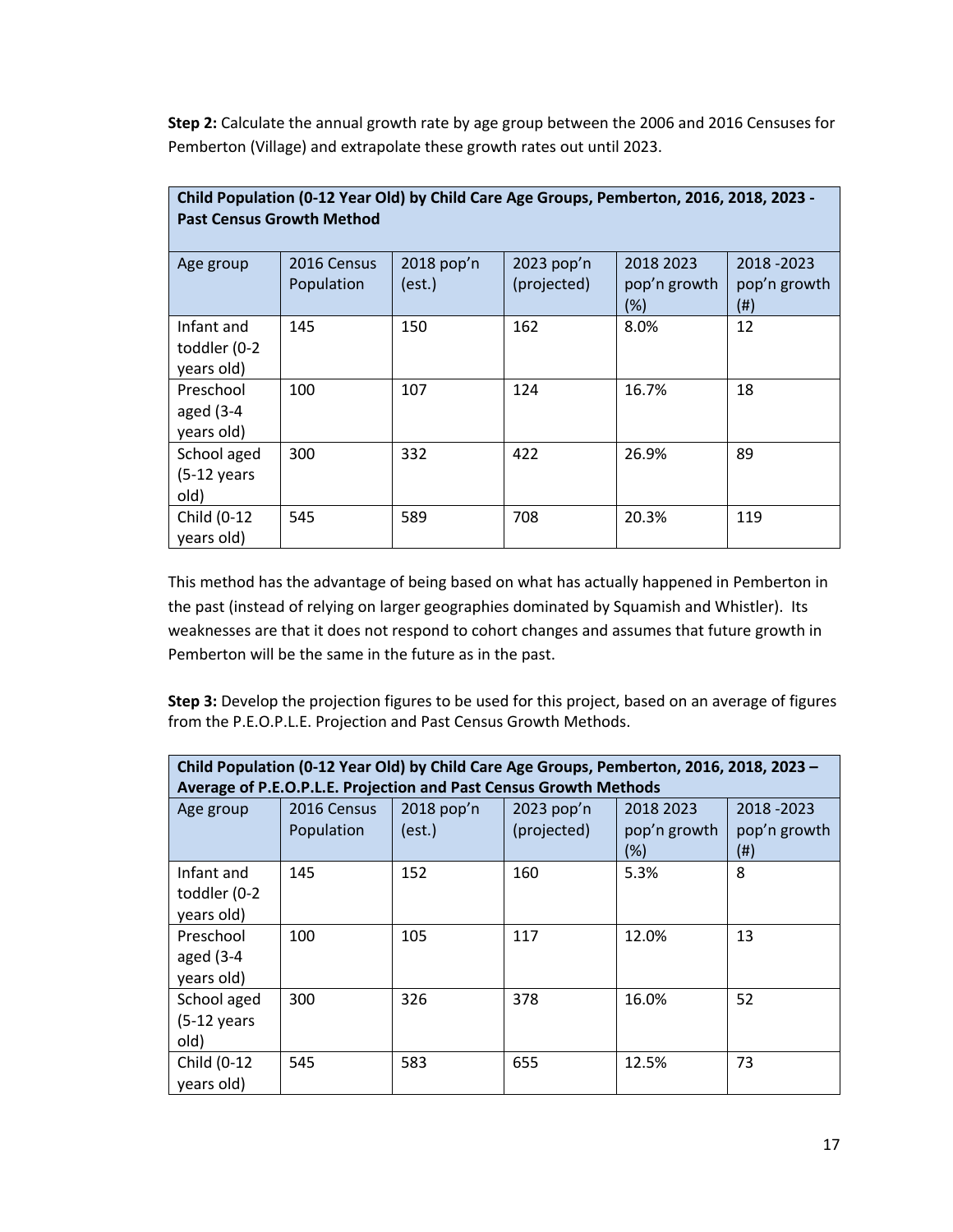Because of the dramatic differences in the five-year population growth figures between the other two projection methods (i.e., 26 additional children under one method and 119 additional children under the other), it seemed prudent to use the average method for purposes of this project. As noted, however, the methodology is crude and more detailed analysis – possibly associated with an update of the Village of Pemberton Official Community Plan – would need to be conducted to produce projections that have greater reliability.

### **8.0 Strategic Directions and Recommended Actions**

There are no magic bullets or simple solutions for responding to Pemberton's existing or future child care needs. Rather, a variety of actions must be pursued, with each addressing a particular piece of the puzzle. Patience, determination, collective action, and commitment will be required. The work will be challenging – and successful results cannot be guaranteed for all efforts. A further challenge is that the local level of government in Pemberton lacks the capacity of its counterparts in larger jurisdictions to devote significant time or resources to child care matters. It is hoped, however, that the recommended strategies and directions presented below will help the pertinent stakeholders to address community child care needs in a more strategic and coordinated manner in the future.

Three Strategic Directions are proposed for addressing priority child care issues for Pemberton to 2023: enhancing availability and viability, improving access and coordination, and strengthening collaboration. Further background on each Strategic Direction is provided below, along with recommended actions, time frames, and potential partners for implementation.

#### **Strategic Direction 1: Enhancing Availability and Viability**

The overarching child care issue facing Pemberton is a shortage of child care spaces. Long waiting lists exist for all child care operations in Pemberton and many parents are not even able to get on lists. Also, the number of spaces per child in Pemberton is well below the average for the province. Parents are concerned that the problem could get worse as the population of the Village continues to grow.

In addition to a shortage of spaces, several concerns exist regarding Early Childhood Education professionals – the people needed to staff the facilities. Key issues relate to low wages (despite recent wage enhancements from the Province), challenges in attracting and maintaining workers, and lack of localized or accessible training opportunities. Put simply, there will be no point building more child care facilities if ECE employees can't be found to staff them.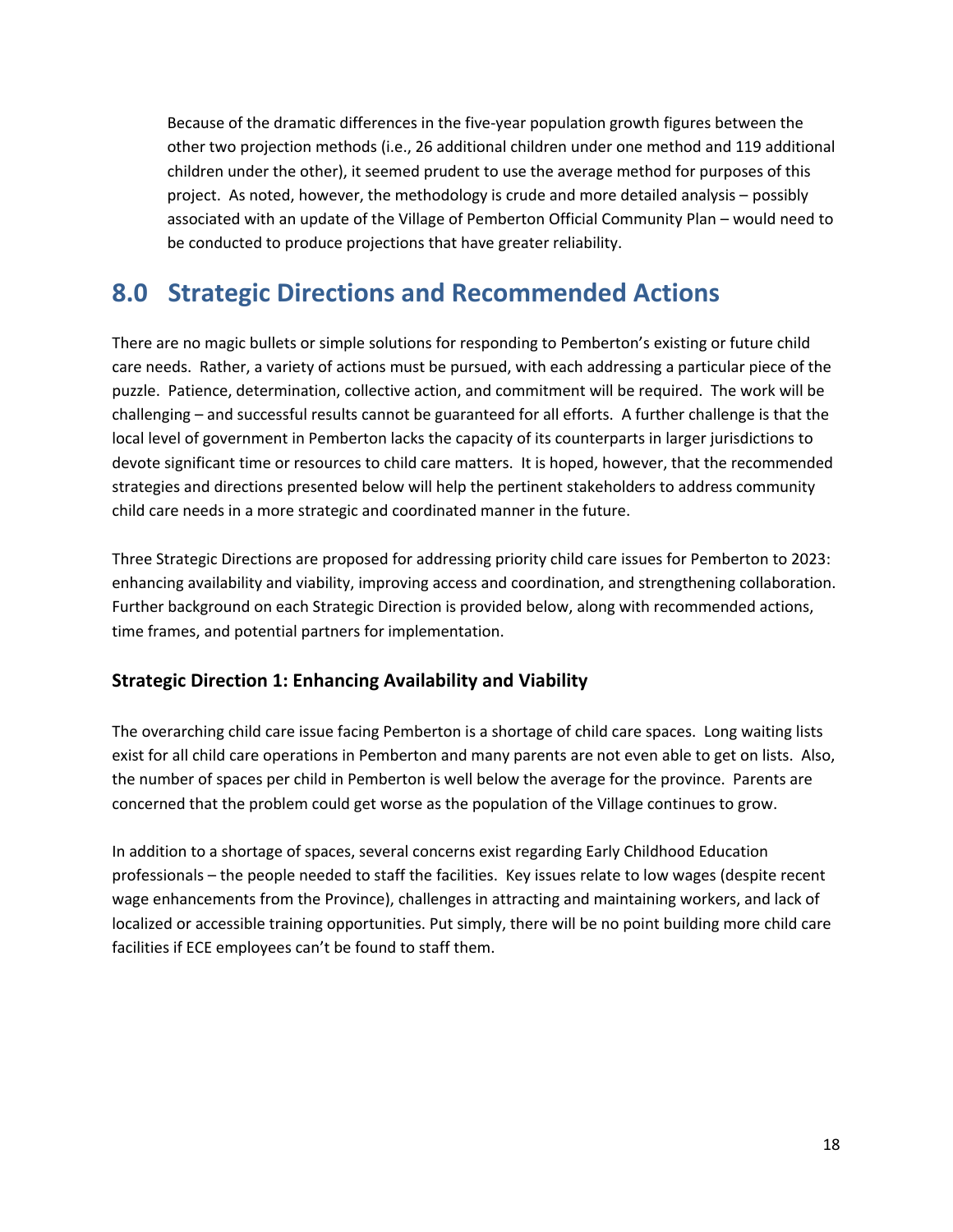| <b>Recommended Actions</b>                                                                                                                                                                                                                                                                                                                                                                                                                                                                                                                                                                                                                                                          | <b>Time Frame: Short</b><br>Term (1-2 years),<br><b>Medium Term</b><br>Action (2-5 years),<br>or Ongoing | <b>Potential Partners</b>                                                                                                                                                |
|-------------------------------------------------------------------------------------------------------------------------------------------------------------------------------------------------------------------------------------------------------------------------------------------------------------------------------------------------------------------------------------------------------------------------------------------------------------------------------------------------------------------------------------------------------------------------------------------------------------------------------------------------------------------------------------|----------------------------------------------------------------------------------------------------------|--------------------------------------------------------------------------------------------------------------------------------------------------------------------------|
| Endorse and commit to supporting the target of<br>establishing an additional 46 licensed child space<br>spaces for Pemberton by 2023 (i.e., increasing<br>the licensed capacity from 73 to 119 spaces over<br>the five-year horizon)                                                                                                                                                                                                                                                                                                                                                                                                                                                | Short term/<br>ongoing                                                                                   | <b>VOP</b><br>$\bullet$<br><b>SLRD</b>                                                                                                                                   |
| In partnership, apply for capital grants to fund<br>establishment of required additional child care<br>spaces in Pemberton (e.g., expansion of<br>Pemberton Children's Centre)                                                                                                                                                                                                                                                                                                                                                                                                                                                                                                      | Short term/<br>ongoing                                                                                   | <b>VOP</b><br>$\bullet$<br>Pemberton Children's<br>$\bullet$<br>Centre<br><b>Provincial Government</b><br>$\bullet$<br>Union of BC Municipalities<br>$\bullet$<br>(UBCM) |
| Review VOP plans, policies, and regulations to<br>remove or reduce potential barriers for<br>establishing child care facilities in Pemberton                                                                                                                                                                                                                                                                                                                                                                                                                                                                                                                                        | Short term/<br>ongoing                                                                                   | <b>VOP</b><br>$\bullet$                                                                                                                                                  |
| Continue to offer grants, permissive property tax<br>exemptions, and other appropriate support to<br>help in addressing child care needs in Pemberton                                                                                                                                                                                                                                                                                                                                                                                                                                                                                                                               | Short term,<br>ongoing                                                                                   | <b>VOP</b><br>$\bullet$<br><b>PVUS Committee</b>                                                                                                                         |
| Include specific provisions for child care in the<br>next update of the Village of Pemberton's Official<br>Community Plan (OCP) such as:<br>Articulating the importance of child care to<br>the social infrastructure of Pemberton<br>Identifying child care as a community<br>$\bullet$<br>amenity that could be pursued through<br>density bonusing<br>Identifying child care as use for consideration<br>٠<br>in future plans for community facilities<br>Acknowledging the roles that the VOP plays<br>$\bullet$<br>in facilitating development of child care in<br>Pemberton (e.g., provision of permissive<br>property tax exemptions for non-profit child<br>care operators) | Medium term                                                                                              | <b>VOP</b>                                                                                                                                                               |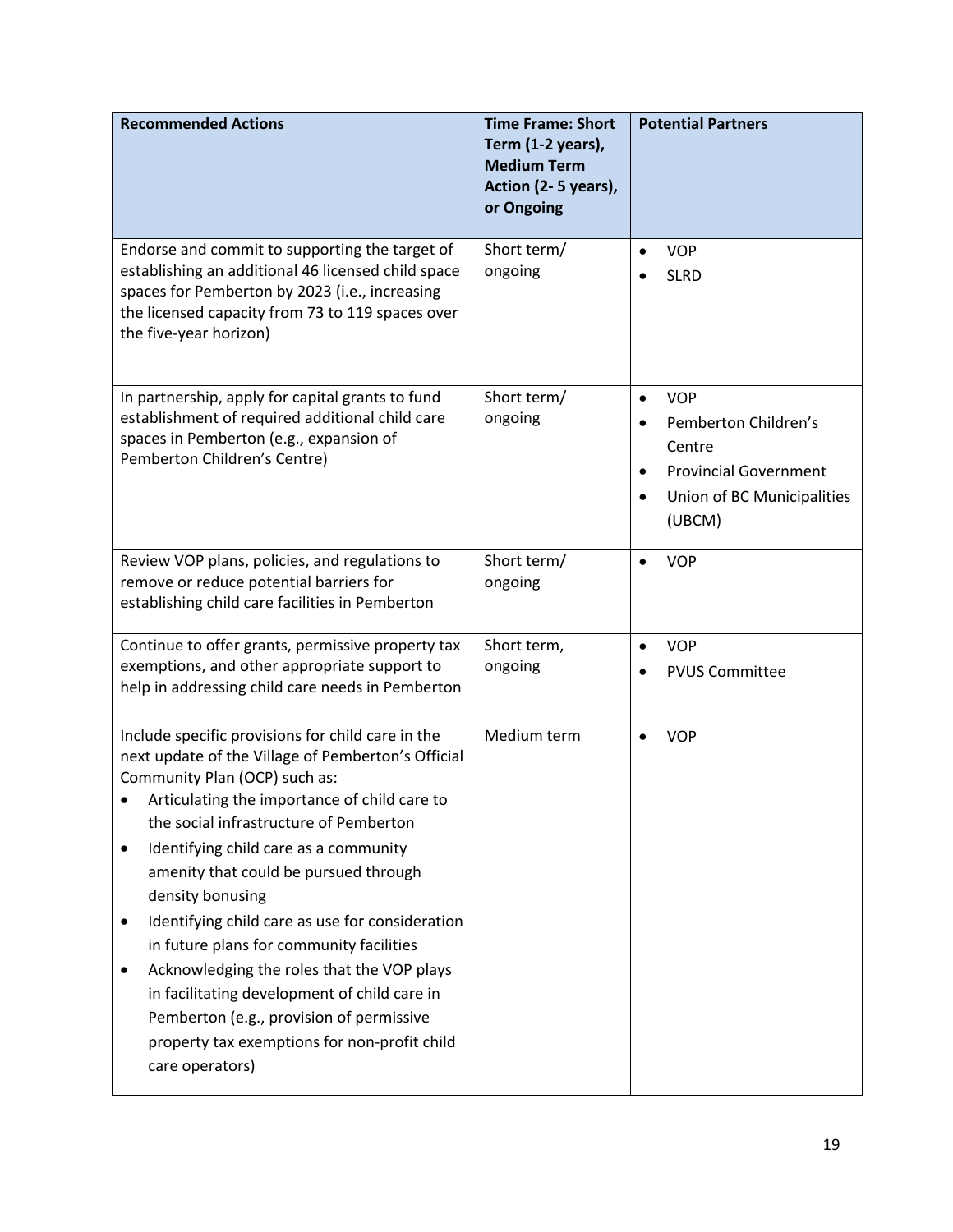| <b>Recommended Actions</b>                                                                                                                                                                                                                                                                                                                                                                                                                                                                  | <b>Time Frame: Short</b><br>Term (1-2 years),<br><b>Medium Term</b><br>Action (2-5 years),<br>or Ongoing | <b>Potential Partners</b>                                                                                                                              |
|---------------------------------------------------------------------------------------------------------------------------------------------------------------------------------------------------------------------------------------------------------------------------------------------------------------------------------------------------------------------------------------------------------------------------------------------------------------------------------------------|----------------------------------------------------------------------------------------------------------|--------------------------------------------------------------------------------------------------------------------------------------------------------|
| Consult with School District #48 regarding future<br>opportunities, potential collaboration, and<br>planning parameters for establishing child care<br>facilities on school grounds (particularly out of<br>school care operations)                                                                                                                                                                                                                                                         | Short term                                                                                               | School District #48<br>$\bullet$<br><b>VOP</b><br>$\bullet$<br>Local Member of<br>$\bullet$<br>Legislature (MLA)<br>Ministry of Education<br>$\bullet$ |
| Update the Community Services Master Plan,<br>exploring opportunities to include child care<br>spaces in future recreation or park<br>developments <sup>10</sup>                                                                                                                                                                                                                                                                                                                            | Medium term/<br>ongoing                                                                                  | <b>VOP</b>                                                                                                                                             |
| Recognizing that community centre recreation<br>programs, library programs, and other recreation<br>and cultural programs provide a valuable<br>complement to licensed child care services and<br>help bridge child care needs for families, request<br>that the providers of those programs liaise with<br>child care operators on service and program<br>planning for children (e.g., regarding<br>opportunities for collaboration, schedules for<br>summer and after school programming) | Short term/<br>ongoing                                                                                   | <b>VOP</b><br>$\bullet$<br>Pemberton & District<br>$\bullet$<br>Public Library<br>Child care providers                                                 |
| Explore opportunities for targeting a share of<br>affordable rental housing units secured through<br>VOP Affordable Housing Strategies to benefit ECE<br>workers                                                                                                                                                                                                                                                                                                                            | Short term/<br>ongoing                                                                                   | <b>VOP</b><br>$\bullet$<br>Developers<br>Child Care Resource and<br>Referral<br>Child care providers<br>$\bullet$                                      |
| Explore incentives to encourage people to set up<br>home-based (family child care and license-not-<br>required) child care facilities in Pemberton                                                                                                                                                                                                                                                                                                                                          | Short term                                                                                               | Sea to Sky Community<br>$\bullet$<br>Services Society<br>Child Care Resource and<br>$\bullet$<br>Referral                                              |

<sup>&</sup>lt;sup>10</sup> As noted, when this study was initiated, the SLRD was responsible for delivering recreation services for Pemberton. The VOP will assume responsibility for recreation service delivery for the Village as of June 1, 2019. The VOP is thus cited as the responsible partner for recommended actions involving community recreation in this document.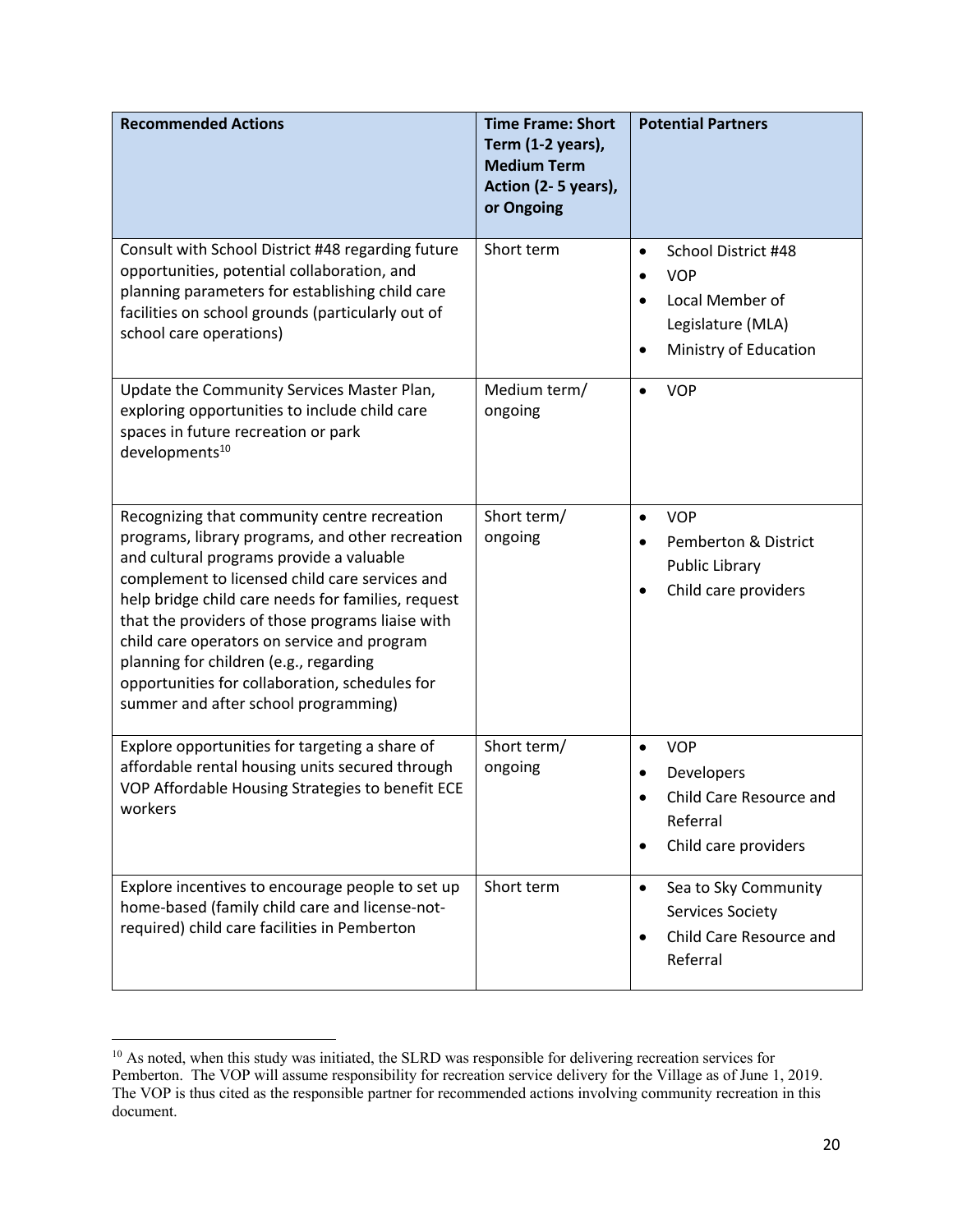| <b>Recommended Actions</b>                                                                                                                                                                                                    | <b>Time Frame: Short</b><br>Term (1-2 years),<br><b>Medium Term</b><br>Action (2-5 years),<br>or Ongoing | <b>Potential Partners</b>                                                                                                                                                  |
|-------------------------------------------------------------------------------------------------------------------------------------------------------------------------------------------------------------------------------|----------------------------------------------------------------------------------------------------------|----------------------------------------------------------------------------------------------------------------------------------------------------------------------------|
| Explore opportunities for making ECE training<br>more accessible, affordable, and enticing for child<br>care workers in Pemberton (e.g., courses<br>delivered in Pemberton, enhanced online or<br>video conferencing options) | Short term                                                                                               | Child care providers<br>$\bullet$<br>Child Care Resource and<br>Referral<br>Capilano University/ Ts'zil<br>Lil'wat Nation<br>Other institutions that<br>offer ECE training |

#### **Strategic Direction 2: Improving Accessibility and Inclusion**

In addition to measures aimed at increasing the supply or viability of spaces, it is also important to reduce barriers to access of child care. The Province has done much to improve affordability and accessibility through its *Child Care BC* initiative. Through the community questionnaire, and consultations with care providers and parents, however, it is clear that concerns persist in Pemberton (e.g., cost of care, lack of services for children with extra needs).

| <b>Recommended Actions</b>                                                                                                                                                          | <b>Time Frame: Short</b><br>Term (1-2 years),<br><b>Medium Term</b><br>Action (2-5 years),<br>or Ongoing | <b>Potential Partners</b>                                                                                                                                                                |
|-------------------------------------------------------------------------------------------------------------------------------------------------------------------------------------|----------------------------------------------------------------------------------------------------------|------------------------------------------------------------------------------------------------------------------------------------------------------------------------------------------|
| Offer assistance to Child Care Resource &<br>Referral in advocating for enhanced resources to<br>reduce waiting lists and improve services for<br>children with extra support needs | Short term                                                                                               | Sea to Sky Community<br>٠<br><b>Services Society</b><br>(Supported Child<br>Development Program)<br><b>VOP</b><br><b>Provincial Advisory Group</b><br>for Supported Child<br>Development |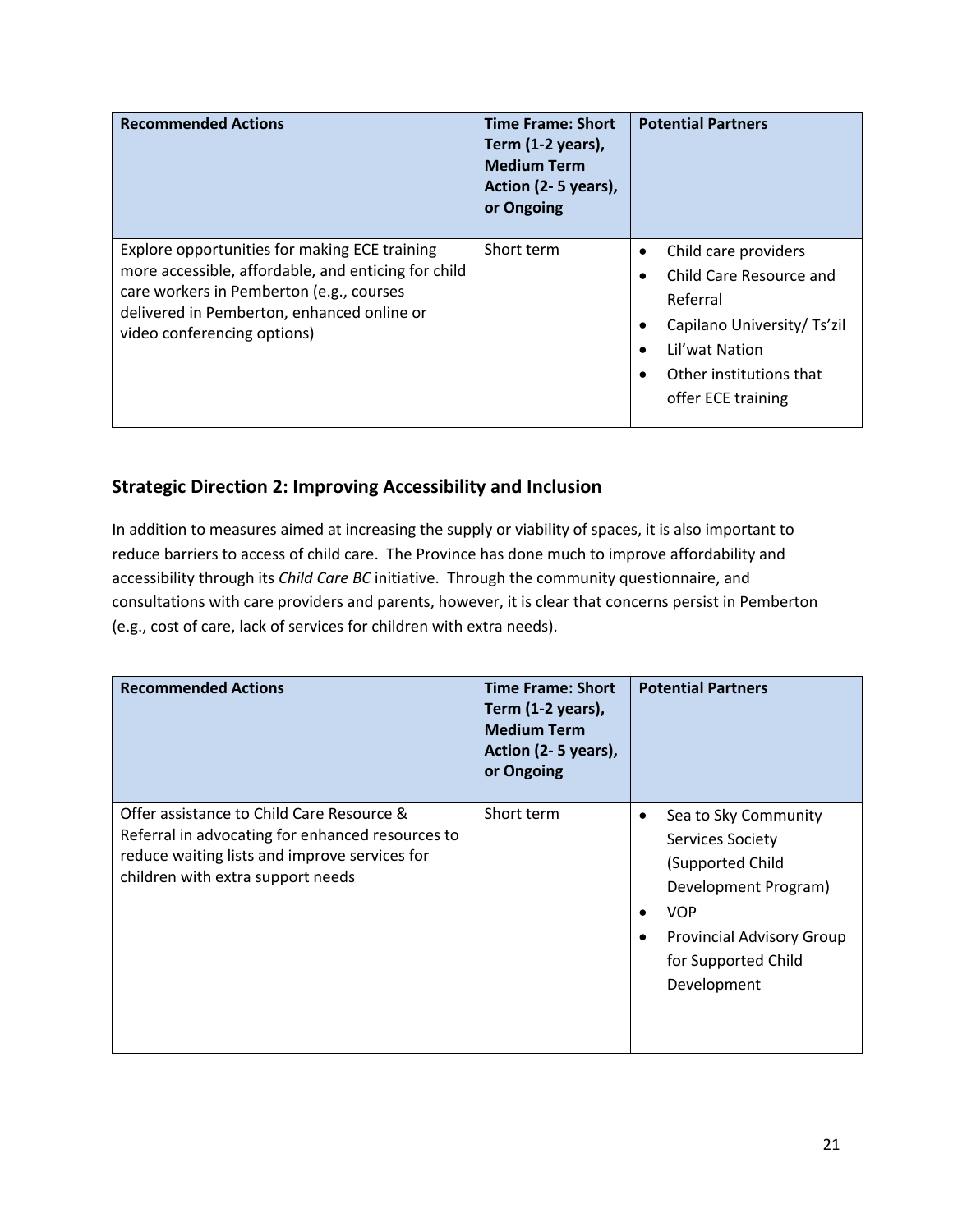| <b>Recommended Actions</b>                                                                                                                                                                                                                                                                                                                                                      | <b>Time Frame: Short</b><br>Term (1-2 years),<br><b>Medium Term</b><br>Action (2-5 years),<br>or Ongoing | <b>Potential Partners</b>                                                                                                                                                       |
|---------------------------------------------------------------------------------------------------------------------------------------------------------------------------------------------------------------------------------------------------------------------------------------------------------------------------------------------------------------------------------|----------------------------------------------------------------------------------------------------------|---------------------------------------------------------------------------------------------------------------------------------------------------------------------------------|
| Develop and maintain a one-stop online<br>information resource aimed at helping parents<br>understand the options and make informed<br>decisions about child care and related services for<br>their children, linking local information with that<br>available province-wide (e.g.,<br>https://www2.gov.bc.ca/gov/content/family-<br>social-supports/caring-for-young-children) | Medium term/<br>ongoing                                                                                  | Sea to Sky Community<br>$\bullet$<br><b>Services</b><br>Pemberton & District<br>$\bullet$<br><b>Public Library</b><br>Child Care providers<br>$\bullet$                         |
| Request School Districts #48 and #93 to explore<br>the possibility of establishing consistent closing<br>times amongst public schools to better coincide<br>with the schedules of recreation centre, library,<br>and other after school programming for children                                                                                                                | Short term                                                                                               | <b>VOP</b><br>$\bullet$<br>Sea to Sky Community<br>$\bullet$<br><b>Services</b><br>Child care providers<br>$\bullet$<br>School District #48<br>$\bullet$<br>School District #93 |
| Explore options for encouraging, supporting, and<br>promoting community-based approaches,<br>outside the regulated child care system, to assist<br>families with child care needs (e.g., families<br>helping families approaches - a complement to,<br>not a replacement of, licensed child care)                                                                               | Medium term                                                                                              | Child care providers<br>$\bullet$<br>Child Care Resource and<br>$\bullet$<br>Referral                                                                                           |
| Examine the viability and feasibility of<br>establishing short-term, drop-in, and extended<br>hour (evening and weekend) child care services in<br>Pemberton                                                                                                                                                                                                                    | Medium term                                                                                              | Child care providers<br>$\bullet$<br>Child Care Resource and<br>$\bullet$<br>Referral                                                                                           |
| Explore opportunities for establishing inter-<br>generational programs, whereby seniors interact<br>with children from child care and recreation<br>programs                                                                                                                                                                                                                    | Medium term                                                                                              | <b>VOP</b><br>$\bullet$<br>Child care providers<br>٠<br>Child Care Resource and<br>$\bullet$<br>Referral                                                                        |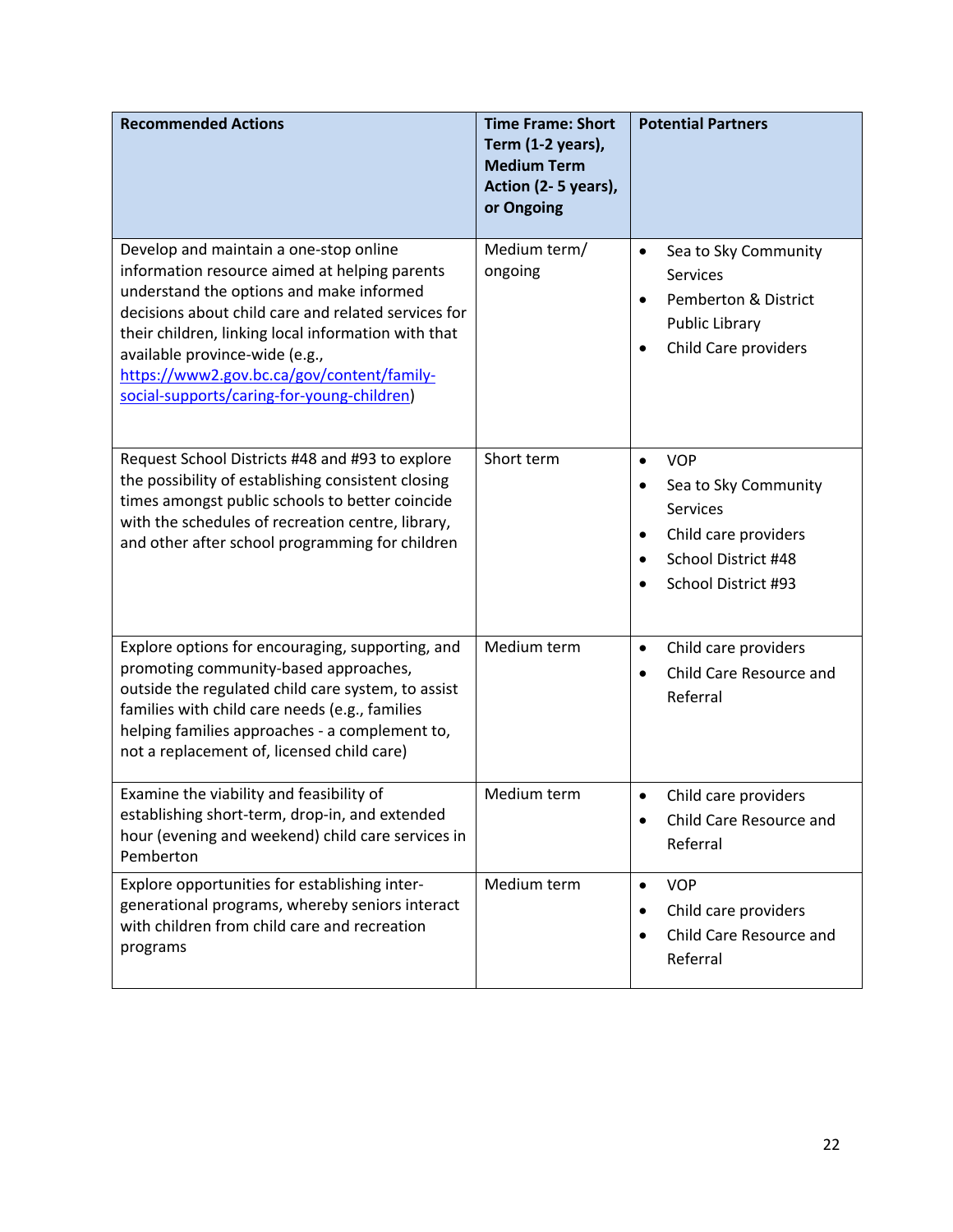#### **Strategic Direction 3: Strengthening Collaboration**

As noted, no one organization or jurisdiction is responsible for child care. Indeed, the theme of this Needs Assessment and Strategy is that it takes a village to raise a child. To effect required change, a coordinated approach, involving a variety of partners, is required.

Child care providers, parents, and others consulted for this project indicated that a key strength of Pemberton is that it is a small close-knit community where people know and support one another, and agencies have a history of positive collaboration. It will be important to build on this identified strength in future efforts to affect change and address child care needs in Pemberton.

| <b>Recommended Actions</b>                                                                                                                                                                                                                                                                                                                                                                                                                                                                                                                                                                                                                                                  | <b>Time Frame: Short</b><br>Term (1-2 years),<br><b>Medium Term</b><br>Action (2-5 years),<br>or Ongoing | <b>Potential Partners</b>                                                                                                                                                                                                                                                                                                                                   |
|-----------------------------------------------------------------------------------------------------------------------------------------------------------------------------------------------------------------------------------------------------------------------------------------------------------------------------------------------------------------------------------------------------------------------------------------------------------------------------------------------------------------------------------------------------------------------------------------------------------------------------------------------------------------------------|----------------------------------------------------------------------------------------------------------|-------------------------------------------------------------------------------------------------------------------------------------------------------------------------------------------------------------------------------------------------------------------------------------------------------------------------------------------------------------|
| Establish a Pemberton Child Care Steering<br>Committee with a mandate to:<br>coordinate implementation of the<br>recommendations from this document<br>exchange information<br>collaborate on joint initiatives<br>monitor changing needs and issues<br>regarding child care in Pemberton<br>prepare annual reports on progress<br>made in advancing the<br>recommendations from this document<br>In the 2022 annual progress report<br>provide recommendations on initiation<br>of a follow up Child Care Needs<br>Assessment and Strategy for 2024 -<br>2028.<br>pursue other activities considered<br>appropriate for improving the child<br>care situation in Pemberton | Short term,<br>ongoing                                                                                   | Sea to Sky Community<br>$\bullet$<br>Services<br><b>VOP</b><br><b>Pemberton &amp; District</b><br><b>Public Library</b><br>School District #48<br>$\bullet$<br>School District #93<br>$\bullet$<br>Vancouver Coastal<br>Health<br>Ministry of Children and<br>$\bullet$<br><b>Family Development</b><br><b>Pemberton Child Care</b><br>$\bullet$<br>Society |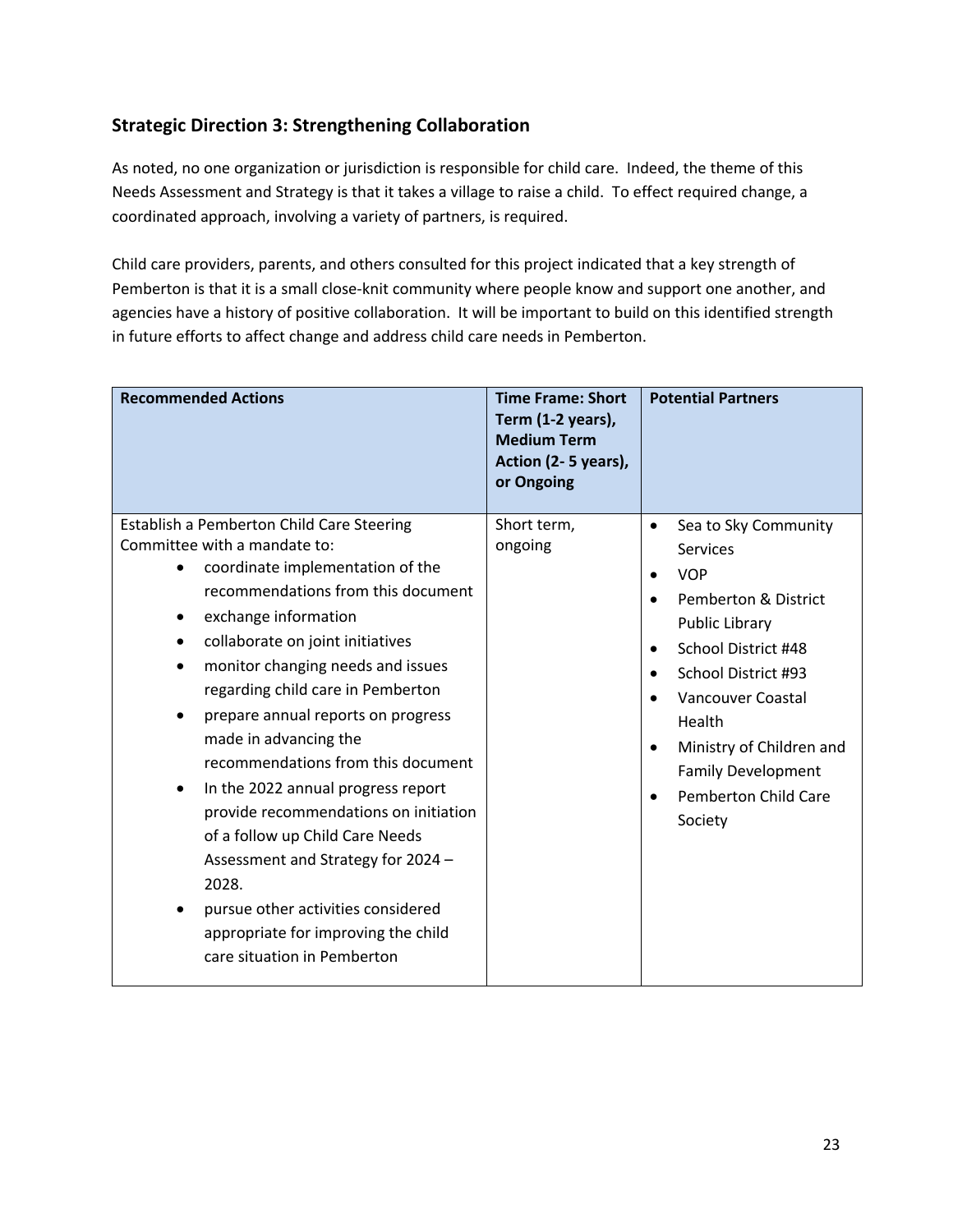| <b>Recommended Actions</b>                                                                                                                                                                                                                                                                                                                                                                                                                                                                                                      | <b>Time Frame: Short</b><br>Term (1-2 years),<br><b>Medium Term</b><br>Action (2-5 years),<br>or Ongoing | <b>Potential Partners</b>                                                                                                                                                                                                                |
|---------------------------------------------------------------------------------------------------------------------------------------------------------------------------------------------------------------------------------------------------------------------------------------------------------------------------------------------------------------------------------------------------------------------------------------------------------------------------------------------------------------------------------|----------------------------------------------------------------------------------------------------------|------------------------------------------------------------------------------------------------------------------------------------------------------------------------------------------------------------------------------------------|
| Liaise with senior levels of government on<br>potential partnerships and funding opportunities<br>for enhancing child care services in Pemberton<br>(e.g., through developing or improving facilities,<br>providing equipment or resources, augmenting<br>programs)                                                                                                                                                                                                                                                             | Short term,<br>ongoing                                                                                   | <b>VOP</b><br>$\bullet$<br>Sea to Sky Community<br><b>Services</b><br>Local Member of<br>$\bullet$<br>Parliament (MP) and<br>Member of Legislature<br>(MLA)<br>Ministry of Children and<br><b>Family Development</b><br>(MCFD)           |
| Advocate to the Federal and Provincial                                                                                                                                                                                                                                                                                                                                                                                                                                                                                          | Short term,                                                                                              | <b>VOP</b><br>$\bullet$                                                                                                                                                                                                                  |
| Governments on priority child care issues facing<br>Pemberton, such as                                                                                                                                                                                                                                                                                                                                                                                                                                                          | ongoing                                                                                                  | <b>SLRD</b><br>$\bullet$                                                                                                                                                                                                                 |
| Provisions to support the recruitment,<br>retention, and training of child care workers,<br>including wage enhancement initiatives and<br>improved local training opportunities<br>Capital funding for establishment of new or<br>$\bullet$<br>expanded child care facilities<br>Operational funding to support further<br>٠<br>research on child care solutions for Pemberton<br>as well as implementation of<br>recommendations from this document<br>Enhancements to the Supported Child<br>$\bullet$<br>Development Program |                                                                                                          | Local MP and MLA<br>$\bullet$<br>Sea to Sky Community<br>$\bullet$<br><b>Services Society</b><br>Child Care Resource and<br>$\bullet$<br>Referral<br><b>Provincial Advisory</b><br>$\bullet$<br>Group for Supported<br>Child Development |

# **9.0 Partnership and Collaboration**

The foregoing section identified potential partners to collaborate on the recommended actions for addressing Pemberton's child care needs. Also, Section 2.2 of this report provided a high-level overview of key roles various jurisdictions and organizations play with respect to child care in BC.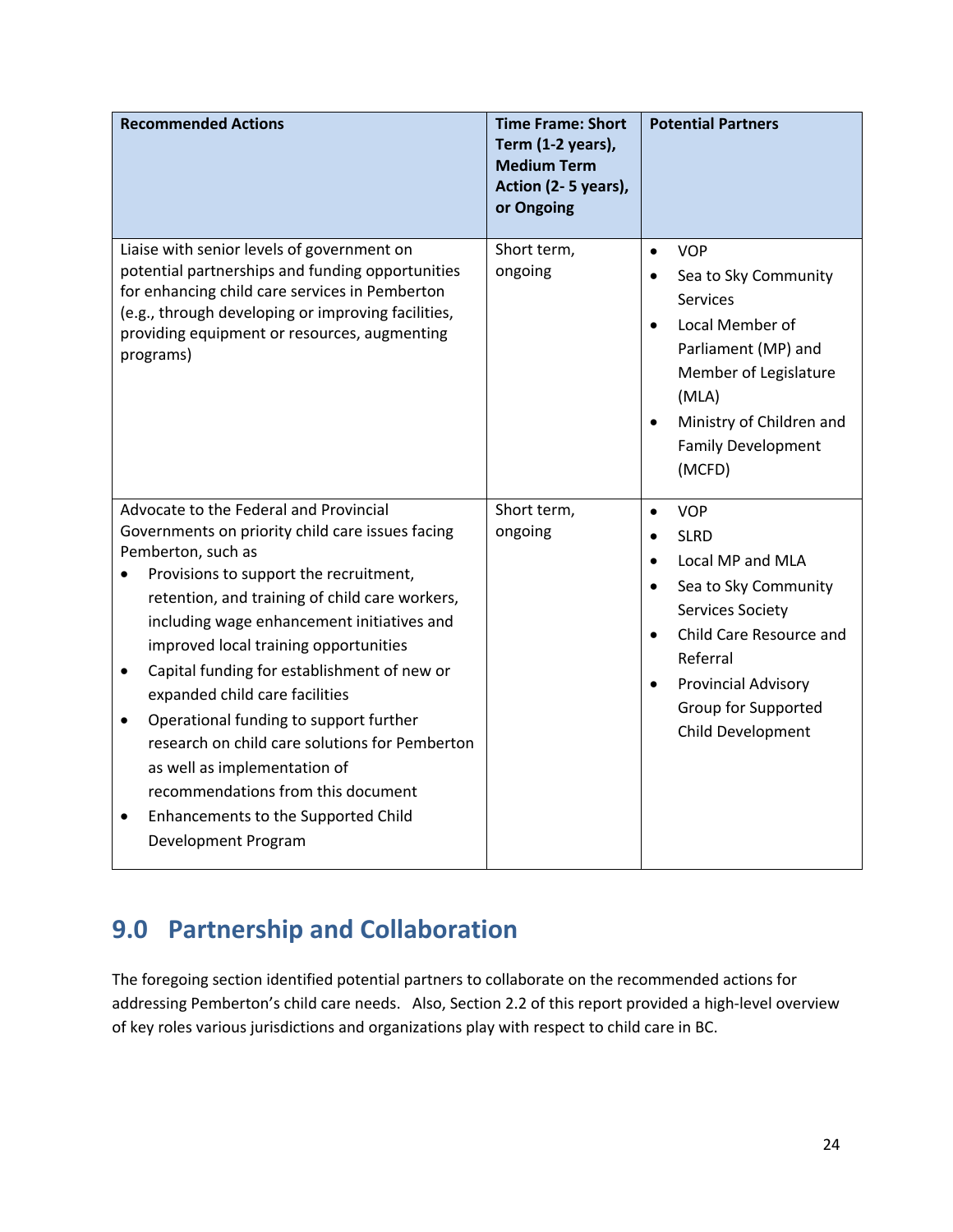The following is a list of key groups and organizations having a stake or interest in child care in Pemberton, along with the types of roles they can play:

- Village of Pemberton (VOP): Advocate to senior governments, regulate land use, establish supportive policies in the Official Community Plan
- Squamish-Lillooet Regional District (SLRD): Receive information, provide appropriate support (e.g., through role on PVUS Committee)
- Pemberton Valley Utilities and Services (PVUS) Committee: Allocate community grant funding (including funding for this Needs Assessment and Strategy), support child care advocacy efforts, serve as conduit to the SLRD on Pemberton child care needs
- School Districts #48 (SD48) and #93 (L'école La Vallée): Share information, pursue joint planning and service delivery opportunities including space sharing and/or siting child care facilities on school property
- Lil'wat Nation Share information, pursue joint planning and service delivery opportunities, collaborate on ECE training opportunities
- Community agencies and services (e.g., Sea to Sky Community Services Society, Child Care Resource and Referral, Supported Child Development Program, Pemberton and District Community Centre, Pemberton and District Public Library): Share information, co-develop policies and strategies that are supportive of child care, submit joint proposals for child care funding, explore space-sharing opportunities for child care
- Child care providers: Share information, co-develop policies and strategies that support child care providers
- Individual practitioners (e.g., behaviour consultants, speech and language therapists, occupational therapists, physiotherapists): Share information, explore opportunities for collaboration on child care services
- Vancouver Coastal Health (VCH): Share information, administer licensing requirements, inform child care policy development for the VOP
- Provincial Advisory Group for Supported Child Development: Share information, advocate for additional funding and staffing supports for children with additional support needs, inform VOP on child care policy development
- Growing Great Children Sponsoring community-based initiatives targeted to Pemberton families with children aged from  $0 - 6$  years
- Parents/caregivers: Share information, inform child care policy development for Pemberton
- Developers: Explore opportunities for collaboration on, and possible incentives for, establishing space for child care in new developments
- The local business community and Pemberton & District Chamber of Commerce: Share information, understand and support child care needs of employees, lend support to funding requests and advocacy to address local child care needs
- Local MLA and MP: Share information, advocate to senior government on local child care needs and issues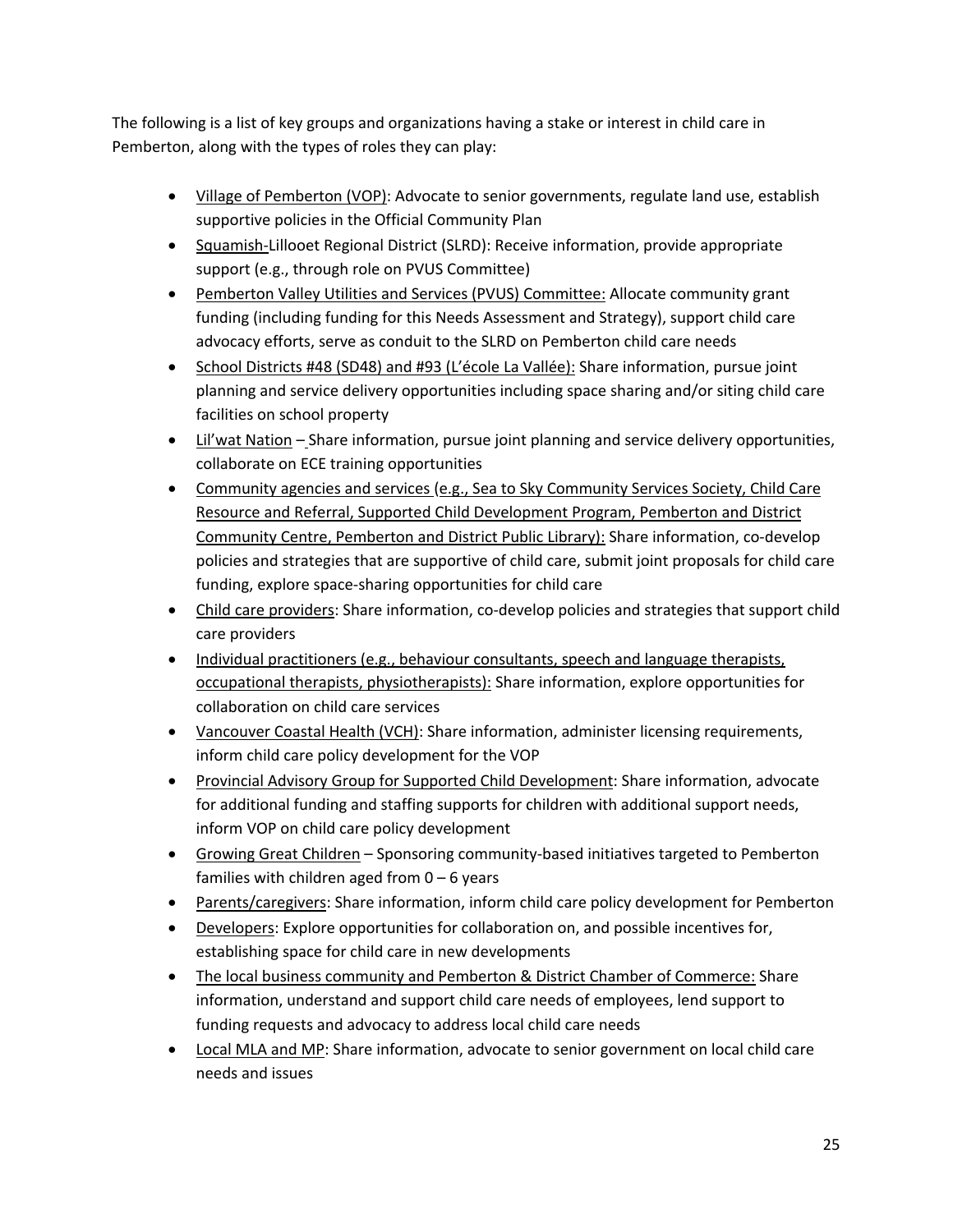• Senior governments (Federal and Provincial): Develop and enact child care policies, assist families with child care needs, subsidize people pursuing ECE education, provide stable and reliable funding for a comprehensive child care system in Pemberton (i.e., through enhancing wages for ECE workforce, capital grants for child care facilities).

### **10.0 Monitoring and Implementation**

To effectively advance the actions recommended in this document, it is essential that a coordinated approach be taken. Without such coordination, actions could be piecemeal and fragmented, and this document could run the risk of just being another study gathering dust on a shelf.

As indicated in Section 8.0, it is recommended that a Pemberton Child Care Steering Committee be established with a mandate to:

- Coordinate implementation of the recommendations from this document
- Exchange information
- Collaborate on joint initiatives
- Monitor changing needs and issues regarding child care in Pemberton
- Prepare annual reports on progress made in implementation of recommendations from this document, as well as any adjustments required to advance child care needs in Pemberton (reports to be shared with the VOP, PVUS Committee, and other key stakeholders)
- In the 2022 annual report, provide recommendations on initiation of a follow up Child Care Needs Assessment and Strategy for 2024 – 2028
- Pursue other activities considered appropriate for improving the child care situation in Pemberton.

Proposed members of the Steering Committee include:

- VOP
- SLRD
- Sea to Sky Community Services
- Pemberton & District Public Library
- School District #48
- School District #93
- Vancouver Coastal Health
- Ministry of Children and Family Development
- Growing Great Children.

Early establishment of the Steering Committee is considered essential, given the magnitude and urgency of child care challenges to be addressed for Pemberton. Early establishment is considered all the more important given that funding for Putting Children's First Initiative (PCFI) is scheduled to end in March 2019. PCFI could not have been expected to take on the tasks of the proposed Pemberton-specific